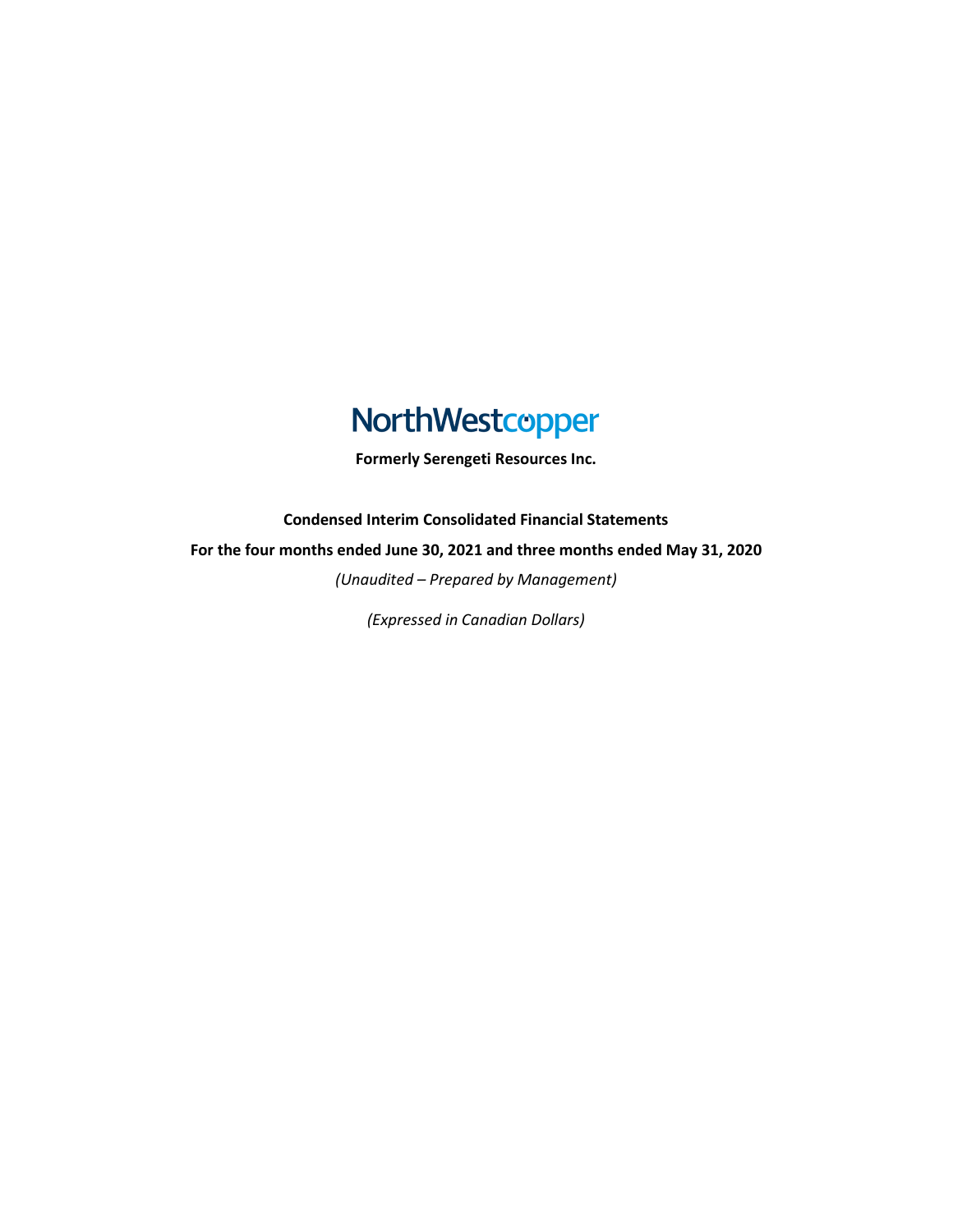# **Notice of no Auditor Review of Interim Financial Statements**

Under National Instrument 51-102, Part 4, subsection 4.3(3)(a), if an auditor has not performed a review of the interim financial statements, they must be accompanied by a notice indicating that the financial statements have not been reviewed by an auditor.

The accompanying unaudited condensed interim consolidated financial statements of NorthWest Copper Corp. (the "Company") as at June 30, 2021, and for the four months ended June 30, 2021 and three months ended May 31, 2020, have been prepared by and are the responsibility of the Company's management.

The Company's independent auditor has not performed a review of these financial statements in accordance with standards established by the Chartered Professional Accountants of Canada ("CPA Canada") for a review of interim financial statements by an entity's auditor.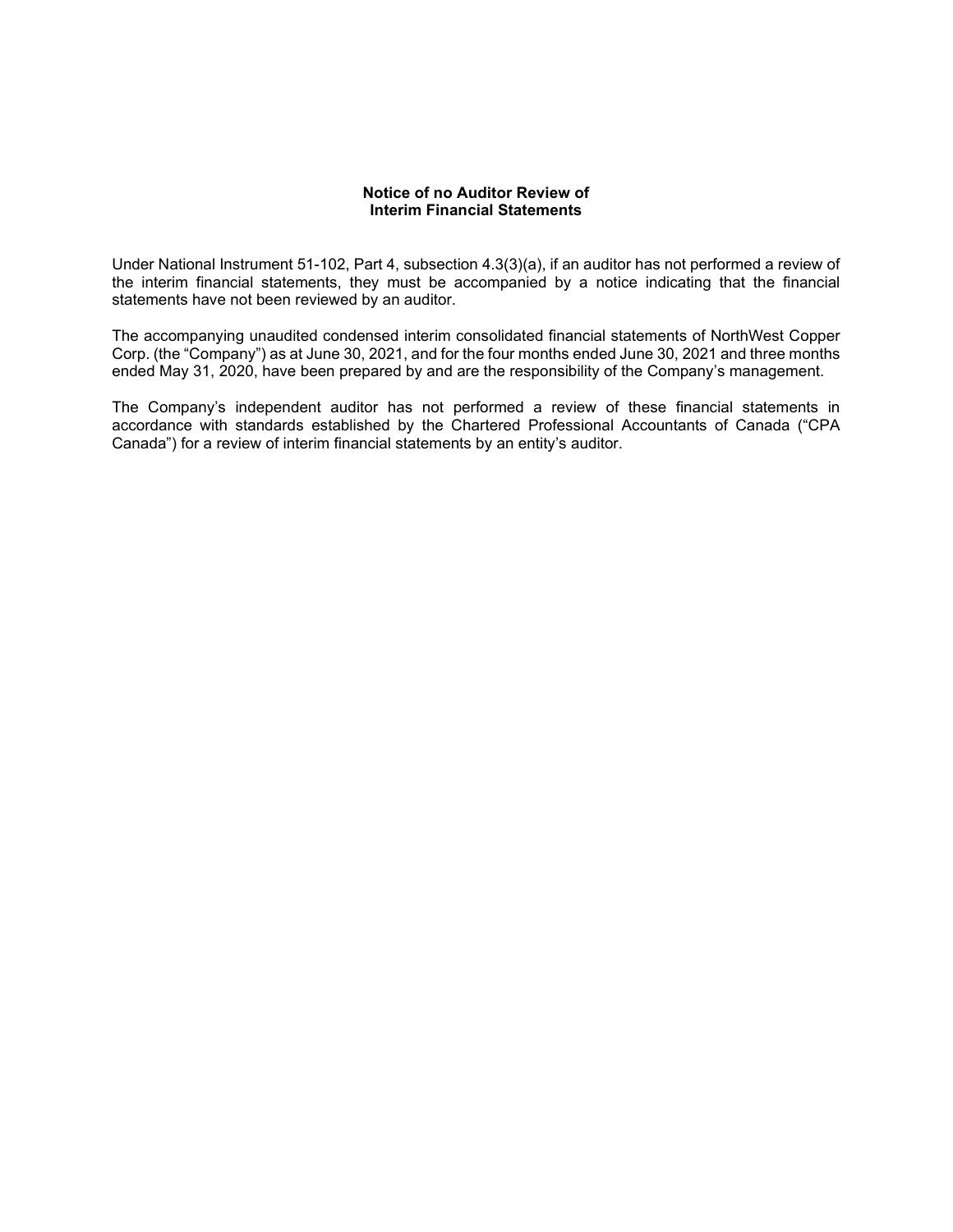# NorthWest Copper Corp. (Formerly Serengeti Resources Inc.) Condensed Interim Consolidated Statements of Financial Position (Expressed in Canadian Dollars)

|                                            | <b>Notes</b>   | June 30, 2021    | <b>February 28, 2021</b> |                |  |
|--------------------------------------------|----------------|------------------|--------------------------|----------------|--|
| <b>ASSETS</b>                              |                |                  |                          |                |  |
| <b>Current assets</b>                      |                |                  |                          |                |  |
| Cash                                       |                | \$<br>17,063,795 | \$                       | 511,847        |  |
| Short term investments                     |                | 30,000           |                          |                |  |
| Receivables                                | 4              | 2,072,396        |                          | 46,210         |  |
| Prepaid expenses                           |                | 388,376          |                          | 14,128         |  |
|                                            |                | 19,554,567       |                          | 572,185        |  |
| <b>Non-current assets</b>                  |                |                  |                          |                |  |
| Investment in joint venture                | 5              | 16,396,749       |                          | 16,503,912     |  |
| Deposits                                   | 8              | 269,896          |                          | 55,260         |  |
| Property, plant and equipment              | 6              | 42,255           |                          | 15,078         |  |
| Deferred transaction costs                 |                |                  |                          | 486,319        |  |
| Exploration and evaluation assets          | $\overline{7}$ | 60,217,281       |                          | 2,077,196      |  |
|                                            |                | 76,926,181       |                          | 19,137,765     |  |
| <b>TOTAL ASSETS</b>                        |                | \$<br>96,480,748 | \$                       | 19,709,950     |  |
|                                            |                |                  |                          |                |  |
| <b>LIABILITIES</b>                         |                |                  |                          |                |  |
| <b>Current liabilities</b>                 |                |                  |                          |                |  |
| Trade payables and accrued liabilities     | 11             | \$<br>1,751,965  | \$                       | 638,616        |  |
| Short term loans                           | 9              |                  |                          | 511,774        |  |
| Current portion of lease payable           |                |                  |                          | 4,669          |  |
|                                            |                | 1,751,965        |                          | 1,155,059      |  |
| <b>Non-current liabilities</b>             |                |                  |                          |                |  |
| Term loan payable                          |                | 23,310           |                          | 22,130         |  |
| Closure and reclamation                    |                | 133,493          |                          |                |  |
| Other long-term liabilities                | $\overline{7}$ | 472,222          |                          |                |  |
| Flow-through share premium liability       | 10             | 2,124,678        |                          | 24,834         |  |
| <b>TOTAL LIABILITIES</b>                   |                | 4,505,668        |                          | 1,202,023      |  |
| <b>SHAREHOLDERS' EQUITY</b>                |                |                  |                          |                |  |
| Share capital                              | $10\,$         | 111,300,650      |                          | 44,925,205     |  |
| Share-based payment reserve                | 10             | 19,476,352       |                          | 8,760,387      |  |
| Equity portion of convertible debenture    |                | 52,837           |                          | 52,837         |  |
| Deficit                                    |                | (38, 854, 759)   |                          | (35, 230, 502) |  |
| <b>TOTAL SHAREHOLDERS' EQUITY</b>          |                | 91,975,080       |                          | 18,507,927     |  |
| TOTAL LIABILITIES AND SHAREHOLDERS' EQUITY |                | \$<br>96,480,748 | \$                       | 19,709,950     |  |

Nature of operations and going concern (Note 1) Subsequent events (Notes 14)

Approved by the Audit Committee of the Board of Directors on August 25, 2021:

*"Teo Dechev",* Audit Committee Chair *"Sean Tetzlaff",* Director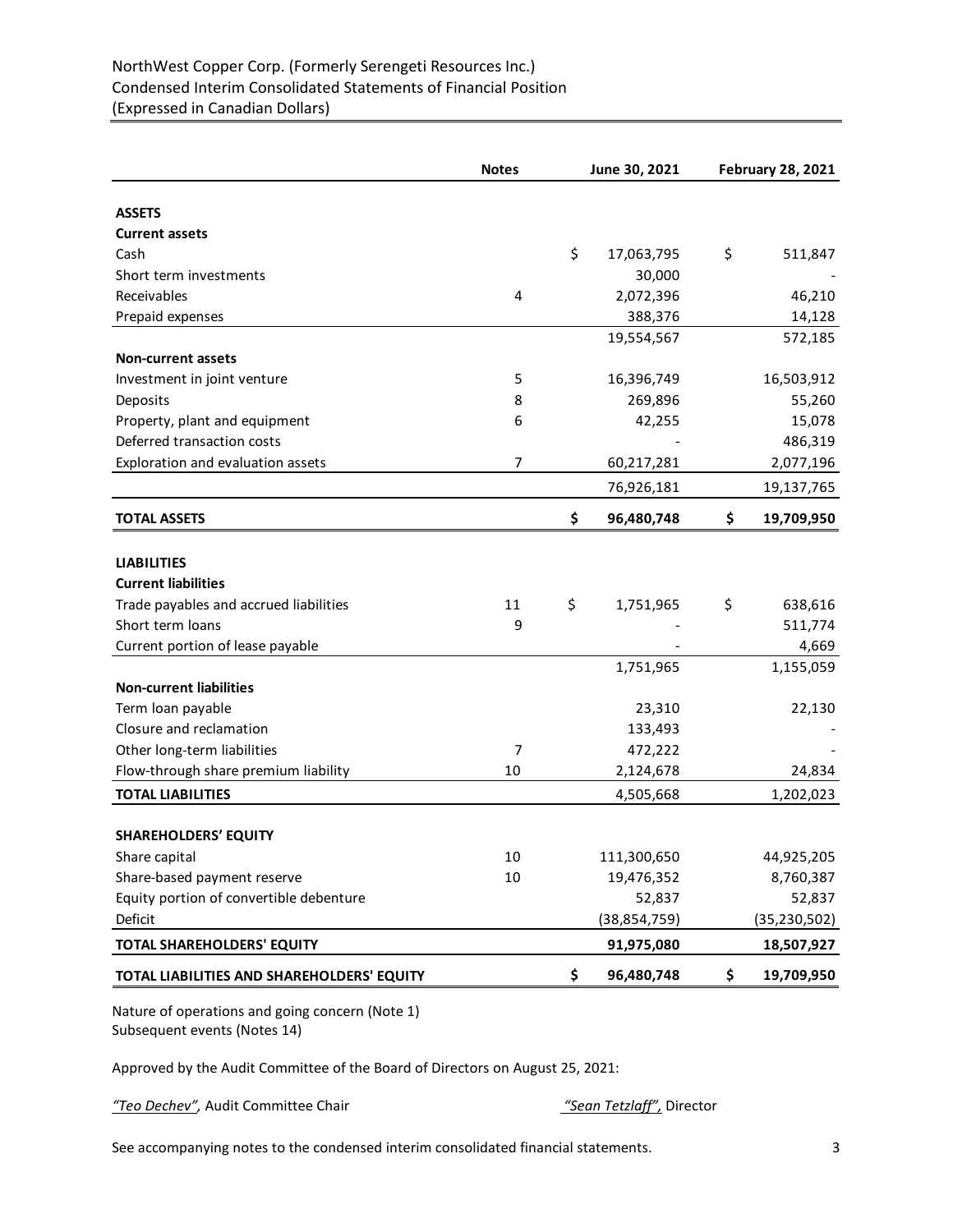|                                                                     | <b>Notes</b> | Four months<br>ended June 30,<br>2021 | Three months<br>ended May 31,<br>2020 |
|---------------------------------------------------------------------|--------------|---------------------------------------|---------------------------------------|
| <b>Expenses</b>                                                     |              |                                       |                                       |
| Share-based payments                                                | 10           | 2,367,064                             | 25,696                                |
| Salaries and director fees                                          |              | 1,157,395                             | 84,233                                |
| Professional fees                                                   |              | 202,023                               | 68,170                                |
| Investor relations                                                  |              | 136,551                               | 16,160                                |
| Office and miscellaneous                                            |              | 135,102                               | 12,189                                |
| Transfer agent and filing fees                                      |              | 61,276                                | 2,959                                 |
| Depreciation                                                        | 6            | 7,993                                 | 6,596                                 |
|                                                                     |              | (4,067,404)                           | (216,003)                             |
| <b>Other Items</b>                                                  |              |                                       |                                       |
| Other income                                                        |              |                                       | 3,424                                 |
| Management income                                                   | 5            | 50,138                                |                                       |
| Interest income                                                     |              | 8,231                                 | 6,233                                 |
| Accretion expense                                                   |              | (32, 186)                             |                                       |
| Interest expense                                                    |              | (25, 591)                             | (1,047)                               |
| Impairment                                                          |              |                                       | (20,056)                              |
| Share of joint venture loss                                         | 5            | (5,601)                               |                                       |
|                                                                     |              | (5,009)                               | (11, 446)                             |
|                                                                     |              |                                       |                                       |
| Net loss before tax                                                 |              | \$<br>(4,072,413)                     | \$<br>(227, 449)                      |
| Income tax recovery                                                 | 10           | 448,156                               | 3,670                                 |
| Net loss and comprehensive loss for the period                      |              | \$<br>(3,624,257)                     | \$<br>(223, 779)                      |
| Loss per share - basic and diluted                                  |              | \$<br>(0.03)                          | \$<br>(0.00)                          |
| Weighted average number of common shares outstanding <sup>(1)</sup> |              | 121,974,589                           | 54,586,787                            |

 $^{(1)}$  The number of shares outstanding at May 31, 2020 have been retroactively adjusted to reflect the 2 for 1 share consolidation (Note 1)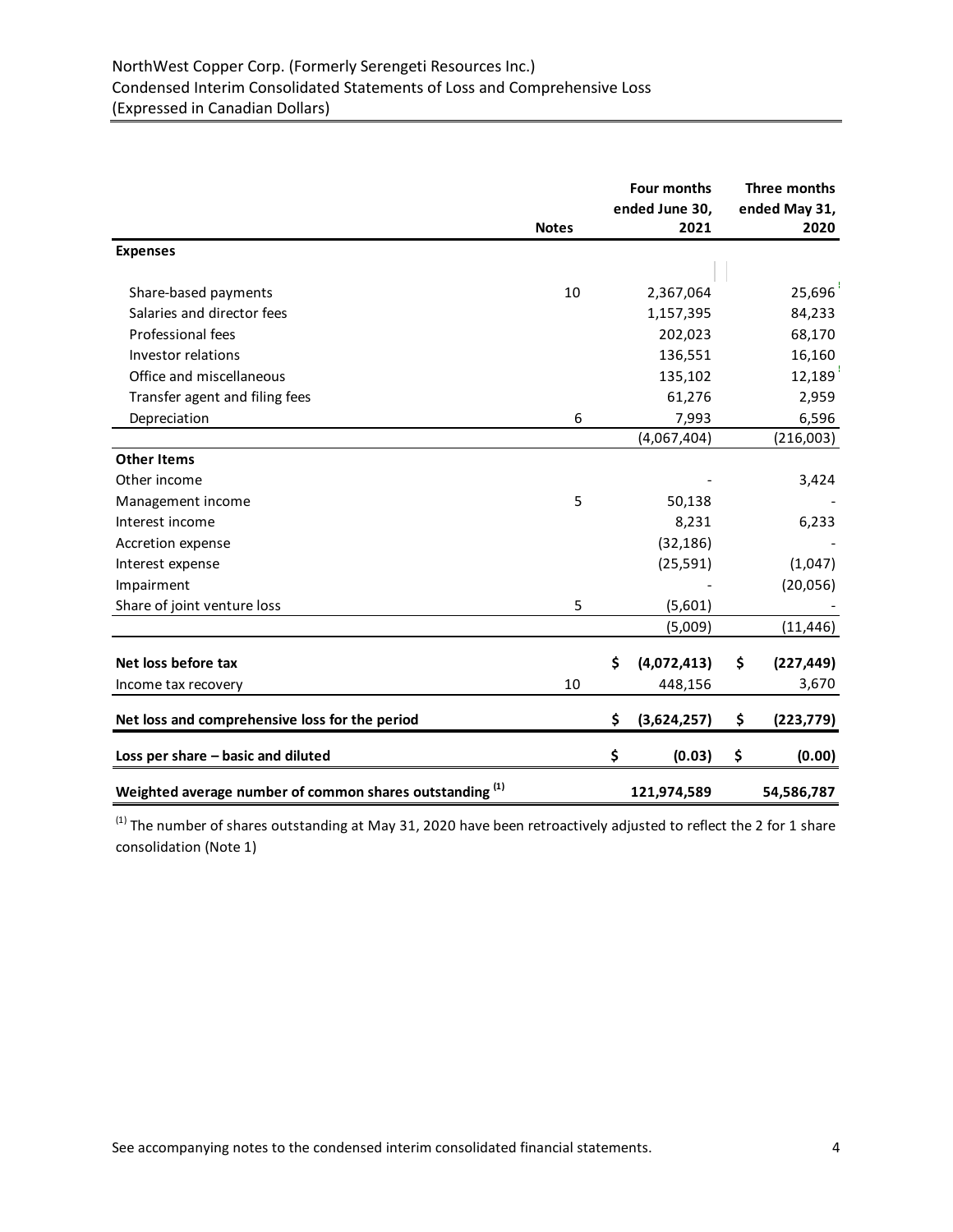# NorthWest Copper Corp. (Formerly Serengeti Resources Inc.) Condensed Interim Consolidated Statement of Changes in Shareholders' Equity (Expressed in Canadian Dollars)

|                                                           |                | Share capital                             |               |                                   |                                                          |                 |                                         |
|-----------------------------------------------------------|----------------|-------------------------------------------|---------------|-----------------------------------|----------------------------------------------------------|-----------------|-----------------------------------------|
|                                                           | <b>Notes</b>   | <b>Number of</b><br>shares <sup>(1)</sup> | <b>Amount</b> | Share-based<br>payment<br>reserve | <b>Equity</b><br>portion of<br>convertible<br>debentures | <b>Deficit</b>  | Total<br>Shareholders'<br><b>Equity</b> |
| Balance at February 29, 2020                              |                | 54,586,692                                | \$44,453,386  | \$8,821,084                       | 52,837<br>\$.                                            | \$ (34,528,978) | \$18,798,329                            |
| Shares issued for acquisition of property interests       | $\overline{7}$ | 50,000                                    | 28,000        |                                   |                                                          |                 | 28,000                                  |
| Shares issued for debt                                    | 10             | 136,052                                   | 51,700        |                                   |                                                          |                 | 51,700                                  |
| Shares issued for cash - exercise of warrants             | 10             | 141,345                                   | 72,260        |                                   |                                                          |                 | 72,260                                  |
| Shares issued for cash - exercise of stock options        | 10             | 987,500                                   | 170,000       |                                   |                                                          |                 | 170,000                                 |
| Share issuance costs                                      | 10             |                                           | (1, 159)      |                                   |                                                          |                 | (1, 159)                                |
| Reallocation of fair market value of warrants             |                |                                           |               |                                   |                                                          |                 |                                         |
| exercised                                                 | 10             |                                           | 33,137        | (33, 137)                         |                                                          |                 |                                         |
| Reallocation of fair market value of stock options        |                |                                           |               |                                   |                                                          |                 |                                         |
| exercised                                                 | 10             |                                           | 117,881       | (117, 881)                        |                                                          |                 |                                         |
| Share-based payments                                      | 10             |                                           |               | 90,321                            |                                                          |                 | 90,321                                  |
| Net loss for the year                                     |                |                                           |               |                                   |                                                          | (701, 524)      | (701, 524)                              |
| Balance at February 28, 2021 <sup>1</sup>                 |                | 55,901,589                                | \$44,925,205  | 8,760,387<br>\$.                  | Ŝ.<br>52,837                                             | \$ (35,230,502) | \$18,507,927                            |
| Shares issued to former Sun Metals shareholders           | $\mathbf{1}$   | 55,323,061                                | 55,323,061    |                                   |                                                          |                 | 55,323,061                              |
| Warrants issued to former Sun Metals securityholders      | $\mathbf{1}$   |                                           |               | 7,805,369                         |                                                          |                 | 7,805,369                               |
| Stock options issued to former Sun Metals securityholders | $\mathbf{1}$   |                                           |               | 1,181,385                         |                                                          |                 | 1,181,385                               |
| Shares issued for cash - financing                        | 10             | 3,750,000                                 | 3,000,000     |                                   |                                                          |                 | 3,000,000                               |
| Shares issued for cash - flow-through financing           | 10             | 5,000,000                                 | 5,000,000     |                                   |                                                          |                 | 5,000,000                               |
| Shares issued for cash - charity flow-through financing   | 10             | 4,550,000                                 | 5,005,000     |                                   |                                                          |                 | 5,005,000                               |
| Share issuance costs                                      | 10             |                                           | (916, 162)    |                                   |                                                          |                 | (916, 162)                              |
| Flow-through premium liability                            |                |                                           | (2,548,000)   |                                   |                                                          |                 | (2,548,000)                             |
| Shares issued for debt                                    | 10             | 164,095                                   | 100,000       |                                   |                                                          |                 | 100,000                                 |
| Shares issued for cash - exercise of warrants             | 10             | 1,071,601                                 | 597,043       |                                   |                                                          |                 | 597,043                                 |
| Shares issued for cash - exercise of stock options        | $10\,$         | 822,500                                   | 176,650       |                                   |                                                          |                 | 176,650                                 |
| Reallocation of fair market value of warrants             |                |                                           |               |                                   |                                                          |                 |                                         |
| exercised                                                 | 10             |                                           | 520,643       | (520, 643)                        |                                                          |                 |                                         |
| Reallocation of fair market value of stock options        |                |                                           |               |                                   |                                                          |                 |                                         |
| exercised                                                 | 10             |                                           | 117,210       | (117, 210)                        |                                                          |                 |                                         |
| Share-based payments                                      | $10\,$         |                                           |               | 2,367,064                         |                                                          |                 | 2,367,064                               |
| Net loss for the year                                     |                |                                           |               |                                   |                                                          | (3,624,257)     | (3,624,257)                             |
| Balance at June 30, 2021                                  |                | 126,582,846                               | \$111,300,650 | \$19,476,352                      | \$<br>52,837                                             | \$ (38,854,759) | \$91,975,080                            |

See accompanying notes to the condensed interim consolidated financial statements. See accompanying notes to the condensed interim consolidated financial statements.  $^{(1)}$  The number of shares presented have been retroactively adjusted to reflect the 2 for 1 share consolidation (Note 1)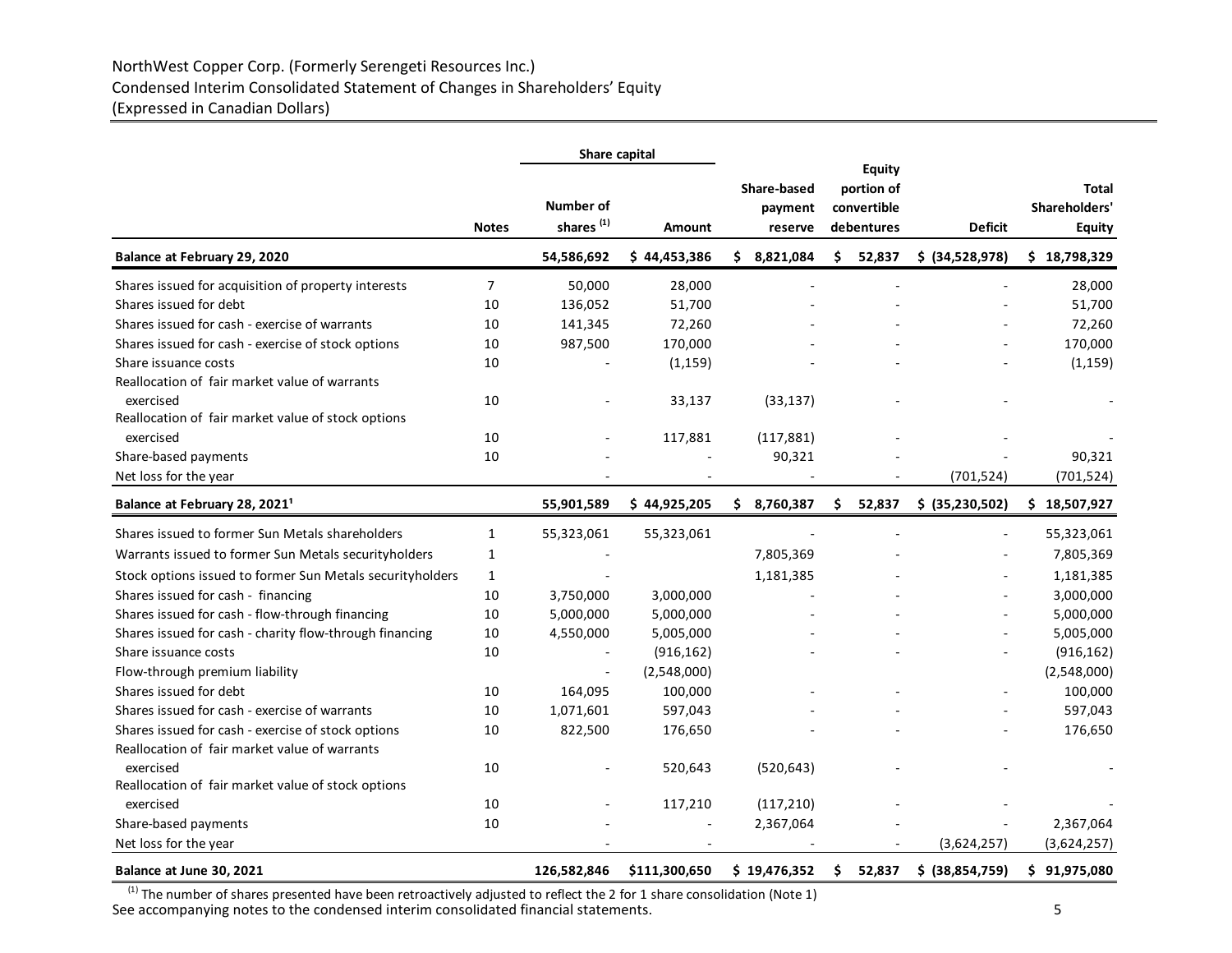# NorthWest Copper Corp. (Formerly Serengeti Resources Inc.) Condensed Interim Consolidated Statements of Cash Flows (Expressed in Canadian Dollars)

|                                                           | Four months<br>ended June 30,<br>2021 | Three months<br>ended May 31,<br>2020 |  |
|-----------------------------------------------------------|---------------------------------------|---------------------------------------|--|
| <b>Operating activities</b>                               |                                       |                                       |  |
| Net loss                                                  | \$<br>(3,624,257)                     | \$<br>(223, 779)                      |  |
| Adjustments for non-cash items:                           |                                       |                                       |  |
| Depreciation                                              | 10,884                                | 6,596                                 |  |
| Share of joint venture loss                               | 5,601                                 |                                       |  |
| Interest expense                                          | 25,591                                | 1,017                                 |  |
| Accretion expense                                         | 32,186                                |                                       |  |
| Interest income                                           | (8, 231)                              |                                       |  |
| Management fee income                                     | (50, 138)                             |                                       |  |
| Deferred income tax recovery                              | (448, 156)                            | (3,670)                               |  |
| Share-based payments                                      | 2,367,064                             | 25,696                                |  |
| Impairment                                                |                                       | 20,056                                |  |
| Changes in                                                |                                       |                                       |  |
| Receivables                                               | (1,614,085)                           | 2,774                                 |  |
| Prepaid expenses                                          | (271, 250)                            | 4,712                                 |  |
| Trade payables and accrued liabilities                    | (804, 561)                            | (18, 296)                             |  |
| Deferred transaction costs                                | 486,319                               |                                       |  |
| Net cash flows provided by (used in) operating activities | (3,893,033)                           | (184, 894)                            |  |
|                                                           |                                       |                                       |  |
| <b>Investing activities</b>                               |                                       |                                       |  |
| Cash acquired from Sun Metals                             | 9,481,375                             |                                       |  |
| Cash transaction costs - acquisition of Sun Metals        | (633, 686)                            |                                       |  |
| Exploration and evaluation assets                         | (737, 044)                            | (15, 816)                             |  |
| Interest received                                         | 8,231                                 |                                       |  |
| Property, plant and equipment                             | (6, 426)                              |                                       |  |
| Net cash flows provided by investing activities           | 8,112,450                             | (15, 816)                             |  |
| <b>Financing activities</b>                               |                                       |                                       |  |
| Proceeds on issuance of common shares                     | 13,005,000                            |                                       |  |
| Share issuance costs                                      | (916, 162)                            |                                       |  |
| Options exercised for cash                                | 176,650                               |                                       |  |
| Warrants exercised                                        | 597,043                               |                                       |  |
| Repayment of short-term loan                              | (530,000)                             |                                       |  |
| CEBA loan received                                        |                                       | 40,000                                |  |
| Lease payable repayments                                  |                                       | (6, 812)                              |  |
| Net cash flows provided by financing activities           | 12,332,531                            | 33,188                                |  |
| Net change in cash and cash equivalents                   | 16,551,948                            | (167, 522)                            |  |
| Cash and cash equivalents, beginning                      | 511,847                               | 1,802,817                             |  |
| Cash and cash equivalents, ending                         | 17,063,795<br>\$.                     | \$<br>1,635,295                       |  |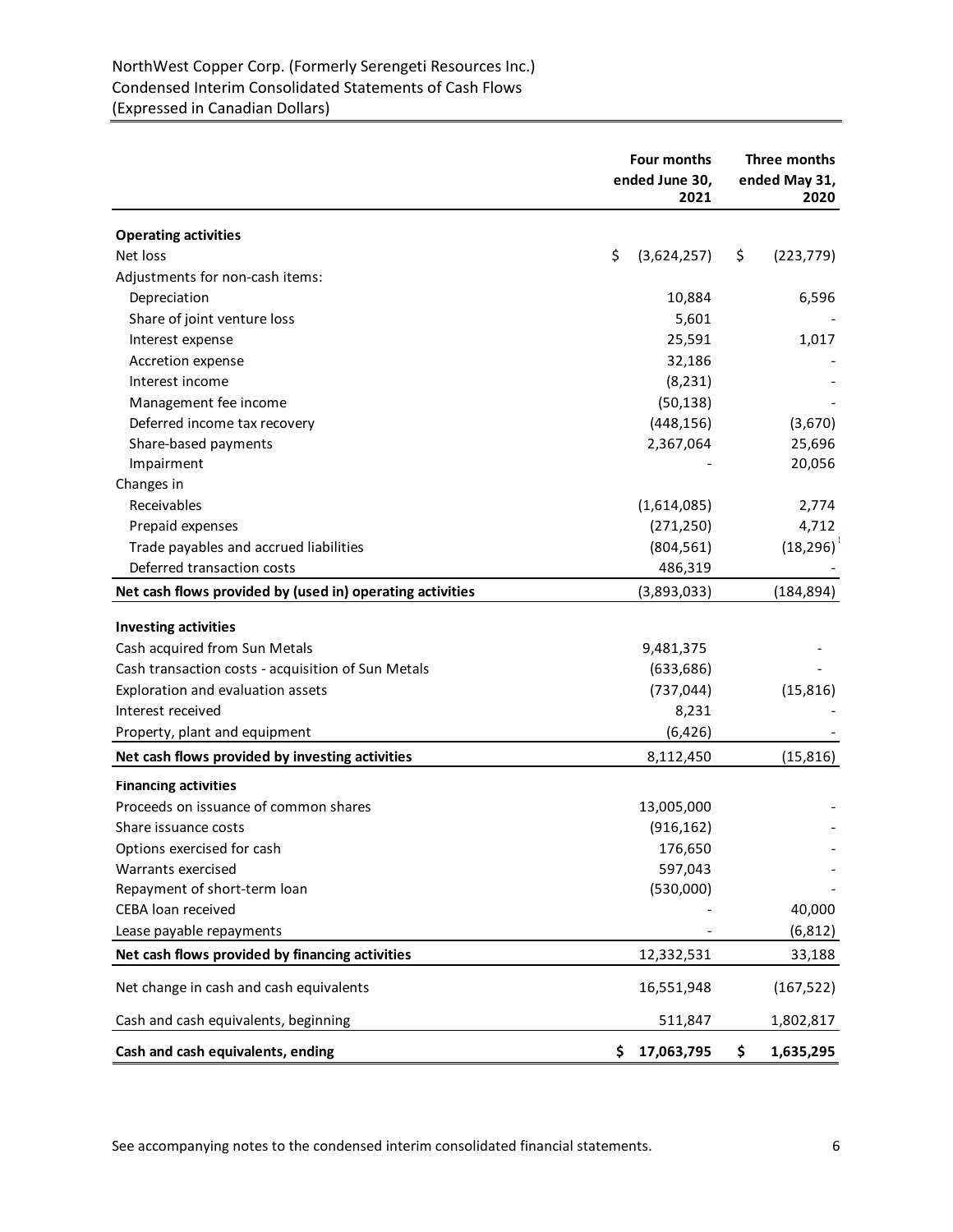# **1. Nature of operations and going concern**

NorthWest Copper Corp. (the "Company" or "NorthWest"), formerly Serengeti Resources Inc. was incorporated on March 5, 1973, under the laws of the Province of British Columbia, Canada, and its principal activity is the acquisition and exploration of mineral properties in Canada. The Company's shares are traded on the TSX Venture Exchange ("TSX-V") under the symbol "SIR". On March 5, 2021, the Company changed its name to Northwest Copper Corp. and commenced trading on the TSX-V under the new symbol "NWST".

The head office and principal address of the Company is 1055 West Hastings Street, Suite 1900, Vancouver, British Columbia, Canada, V6C 2E9. The Company's registered and records office address is #3200 – 650 West Georgia Street, Vancouver, British Columbia, Canada, V6B 4P7.

On November 29, 2020, the Company announced they had entered into a definitive arrangement agreement with Sun Metals Corp. ("Sun Metals") pursuant to which NorthWest will acquire all of the issued and outstanding shares of Sun Metals (the "Transaction") on the basis of 0.43 common shares of NorthWest (on a pre-Consolidation (as defined below) basis) for each share of Sun Metals held, by way of a plan of arrangement under the Business Corporations Act British Columbia (the "Arrangement").

On March 5, 2021, the Company consolidated all the issued and outstanding common shares on a two for one basis. (the "Consolidation"). The Consolidation reduced the common shares issued and outstanding at March 5, 2021 from 112,153,368 pre-consolidated to 56,076,589 post-consolidated common shares.

On March 5, 2021, the Company announced the closing of the Arrangement, following which Sun Metals became a wholly owned subsidiary of NorthWest. Pursuant to the Arrangement, the Company issued 55,323,061 common shares, 2,866,523 stock options with a weighted average exercise price of \$1.09, and 15,423,541 warrants with a weighted average exercise price of \$1.05 to former Sun Metals securityholders.

Following completion of the Arrangement, the Company now owns 100% of the Stardust copper-gold project, 100% of the Lorraine copper-gold project, and 100% of the OK copper-molybdenum project.

#### *Going concern*

These consolidated financial statements have been prepared on the assumption that the Company will continue as a going concern, meaning it will continue in operation for the foreseeable future and will be able to realize assets and discharge liabilities in the ordinary course of operations. Different bases of measurement may be appropriate if the Company was not expected to continue operations for the foreseeable future. At June 30, 2021, the Company had not achieved profitable operations, had a net loss of \$3,624,257 for the four months ended June 30, 2021 and accumulated losses of \$38,854,759 (February 28, 2021 - \$35,230,502) since inception, all of which indicate a material uncertainty that may cast significant doubt about the Company's ability to continue as a going concern. The Company's continuation as a going concern is dependent on its ability to raise equity capital or borrowings sufficient funds to meet its current and future obligations. Although the Company has been successful in the past in raising funds to continue operations, there is no assurance it will be able to do so in the future.

Since March 31, 2020, the outbreak of the novel strain of coronavirus, specifically identified as "COVID- 19", has resulted in governments worldwide enacting emergency measures to combat the spread of the virus. These measures, which include the implementation of travel bans, quarantine periods and social distancing, have caused material disruption to businesses globally resulting in an economic slowdown. Global equity markets have experienced significant volatility. Governments and central banks have reacted with significant monetary and fiscal interventions designed to stabilize economic conditions. The duration and impact of the COVID-19 outbreak is unknown at this time, as is the efficacy of the government and central bank interventions. It is not possible to reliably estimate the length and severity of these developments and the impact on the financial results and condition of the Company and its operations in future periods.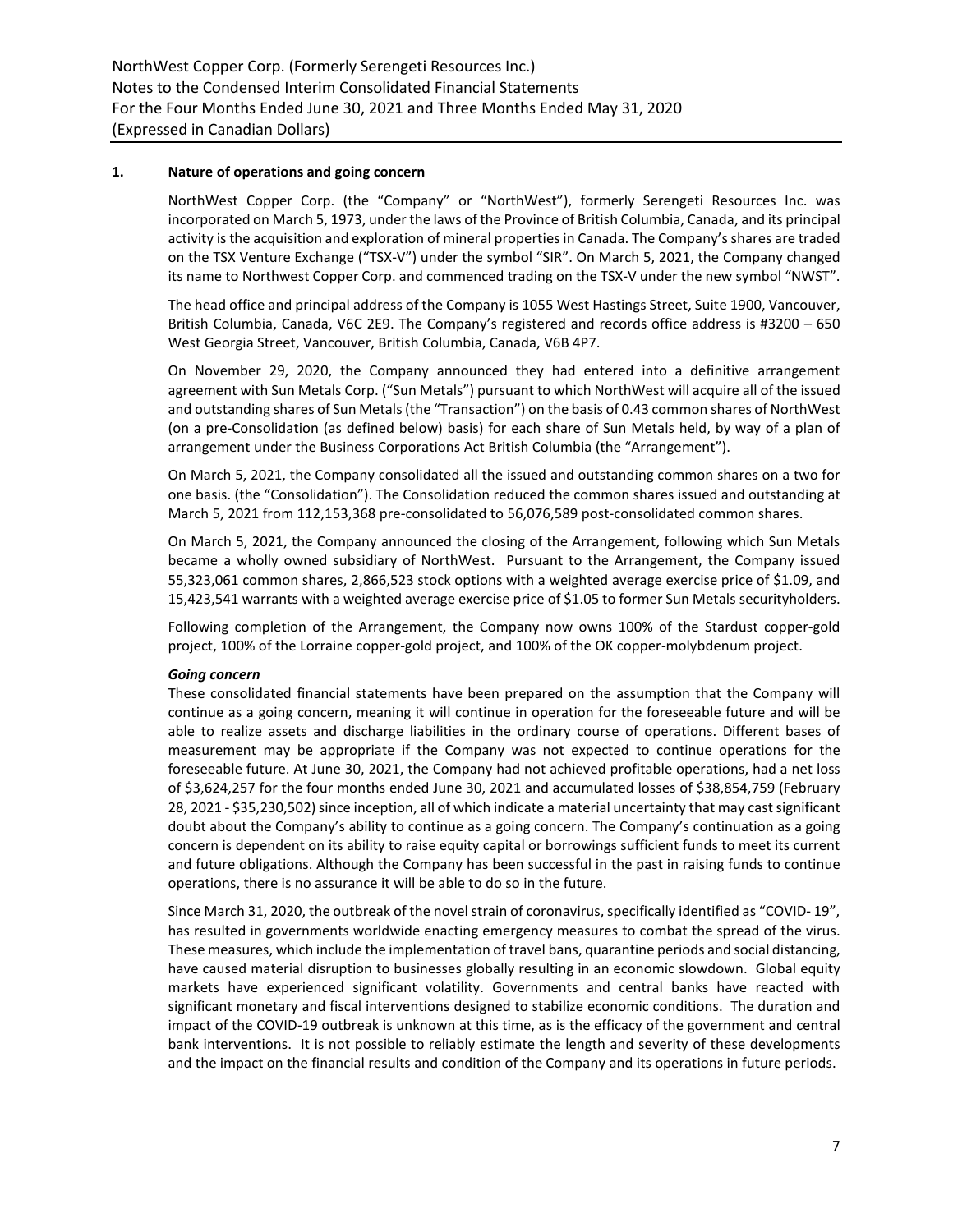# **2. Significant accounting policies and basis of preparation**

#### *Statement of compliance with International Financial Reporting Standards*

The Company prepares their annual financial statements in accordance with International Financial Reporting Standards ("IFRS") as issued by the International Accounting Standards Board ("IASB"). These condensed interim financial statements have been prepared in accordance with International Accounting Standards 34, Interim Financial Reporting ("IAS 34").

These condensed interim consolidated financial statements do not include all of the information required for full IFRS financial statements and therefore should be read in conjunction with the Company's most recent annual consolidated financial statements as at and for the year ended February 28, 2021.

These condensed interim consolidated financial statements have been prepared using accounting policies consistent with those used in the annual consolidated financial statements.

Certain comparative figures have been reclassified to conform to the current year's presentation.

#### *Change in Year End*

During the four months ended June 30, 2021, the Company changed its fiscal year end to December 31, from February 28. The Company's interim transition period is the four months ended June 30, 2021, and the comparative period is the three months ended May 31, 2020. The Company's annual transition period is the ten months ended December 31, 2021, and the comparative period is the twelve months ended February 28, 2021. The new financial year will align the Company with its peer group in the mineral resources sector.

#### *Basis of presentation*

These consolidated financial statements of the Company have been prepared on a historical cost basis except for certain financial instruments classified in accordance with measurement standards under IFRS.

#### *Consolidation*

The consolidated financial statements include the accounts of the Company and its controlled entities. Details of controlled entities are as follows:

|                                                   |                                          | Percentage owned |              |  |
|---------------------------------------------------|------------------------------------------|------------------|--------------|--|
|                                                   | <b>Province of</b>                       | <b>June 30,</b>  | February 28, |  |
|                                                   | incorporation<br><b>British Columbia</b> | 2021<br>100%     | 2021<br>N/A  |  |
| Sun Metals Corp.<br>Tsayta Resources Corporation* | <b>British Columbia</b>                  | 100%             | N/A          |  |
| 0790202 BC Ltd.**                                 | <b>British Columbia</b>                  | 100%             | 100%         |  |

\*Subsidiary of Sun Metals Corp., holds the Stardust, Lorraine, and OK projects.

\*\*This company is inactive.

#### *Significant accounting judgments, estimates and assumptions*

The preparation of financial statements in conformity with IFRS requires management to make judgments, estimates and assumptions that affect the reported amounts of assets, liabilities and expenses. Estimates and judgments are regularly evaluated and are based on historical experience and other factors, including expectations of future events that are believed to be reasonable under the circumstances. Uncertainty about these assumptions and estimates could result in outcomes that require a material adjustment to the carrying amount of assets or liabilities affected in future periods.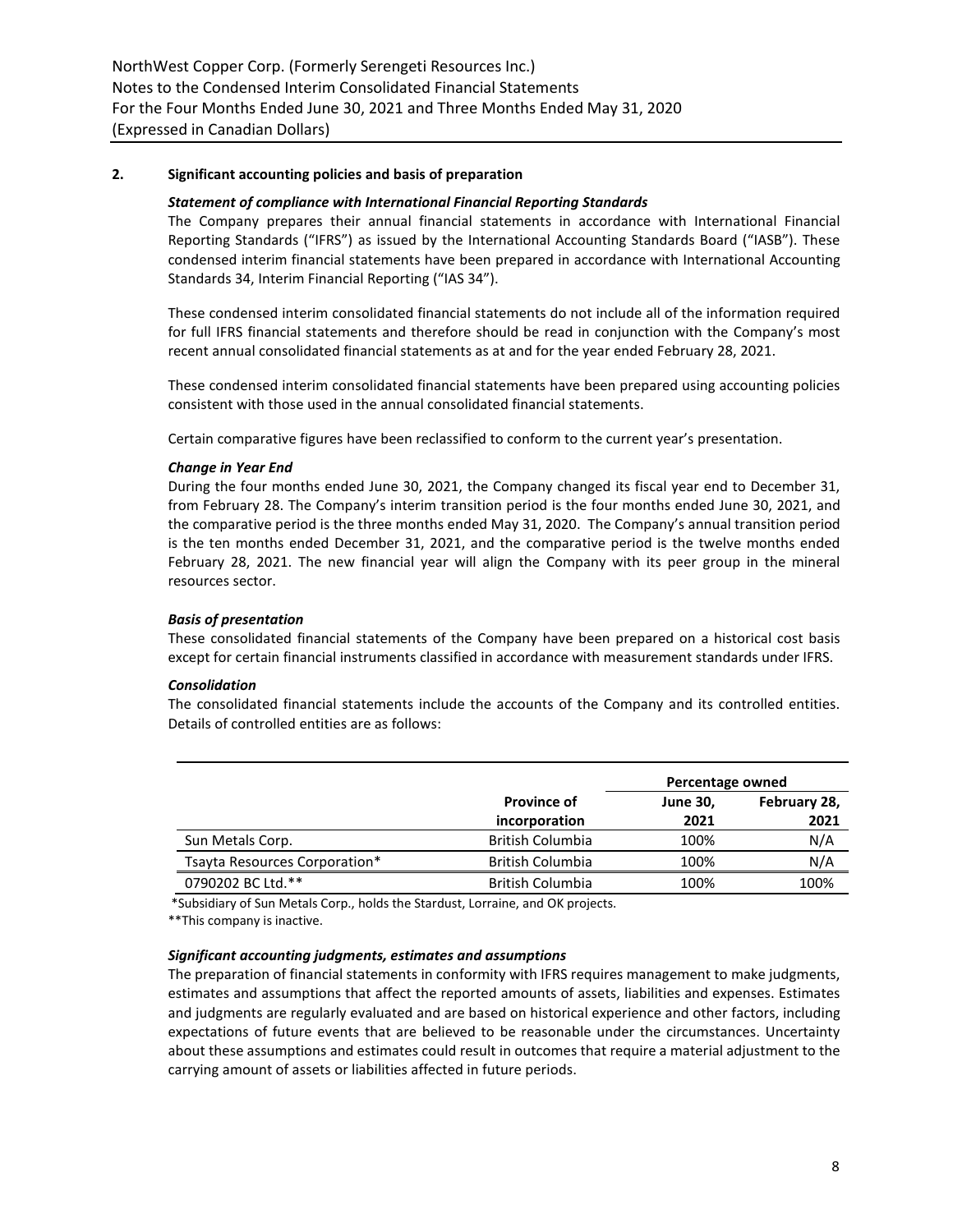# **2. Significant accounting policies and basis of preparation** (cont'd)

In preparing these condensed interim consolidated financial statements, the significant judgements made by management in applying the Company's accounting policies and the key sources of estimation uncertainty were the same as those that applied to the annual consolidated financial statements.

The Company considered the impact of the COVID-19 pandemic on the significant judgments and estimates made in these condensed interim consolidated financial statements and determined that the effects of COVID-19 did not have a material impact on the estimates and judgments applied for the four months ended June 30, 2021.

# **3. Acquisition of Sun Metals Corp.**

Pursuant to the Arrangement Agreement (Note 1), on March 5, 2021 the Company acquired, all of the issued and outstanding common shares of Sun Metals by way of a statutory plan of arrangement under the Business Corporations Act (British Columbia) (the "Arrangement").

Pursuant to the terms of the Arrangement, shareholders of Sun Metals received 0.215 (the "Post-Consolidation Exchange Ratio") of a common share of NorthWest for every Sun Metals common share held, all outstanding stock options of Sun Metals were exchanged for stock options to purchase NorthWest common shares on the basis of the Post-Consolidation Exchange Ratio and all unexercised Sun Metals share purchase warrants were exchanged for warrants to purchase NorthWest common shares on the basis of the Post-Consolidation Exchange Ratio. Upon closing of the Arrangement, the Company issued 55,323,061 common shares, 2,866,523 stock options with a weighted average exercise price of \$1.09, and 15,423,541 share purchase warrants with a weighted average exercise price of \$1.05.

The Company determined that Sun Metals was not a business in accordance with the definition in *IFRS 3 Business Combinations* at the date of acquisition and therefore has accounted for the acquisition as an asset acquisition rather than a business combination. The following table provides details of the preliminary fair value of the consideration given and the preliminary fair value of the assets and liabilities acquired as a result of the Arrangement:

| <b>Purchase Consideration</b>              |                 |
|--------------------------------------------|-----------------|
| 55,323,061 common shares                   | \$5,323,061     |
| 15,423,541 share purchase warrants         | 7,805,369       |
| 2,866,523 stock options                    | 1,181,385       |
| <b>Transaction costs</b>                   | 733,686         |
|                                            | \$65,043,501    |
|                                            |                 |
| <b>Net Assets Acquired</b>                 |                 |
| Cash                                       | Ś.<br>9,481,375 |
| <b>Working Capital</b>                     | (1,497,180)     |
| Deposits                                   | 214,636         |
| Property, Plant & Equipment                | 31,635          |
| <b>Exploration &amp; Evaluation Assets</b> | 57,403,041      |
| Other long-term Liabilities                | (590,006)       |
|                                            | \$65,043,501    |

The Company is in the process of finalizing the fair value allocation between the exploration and evaluation assets acquired.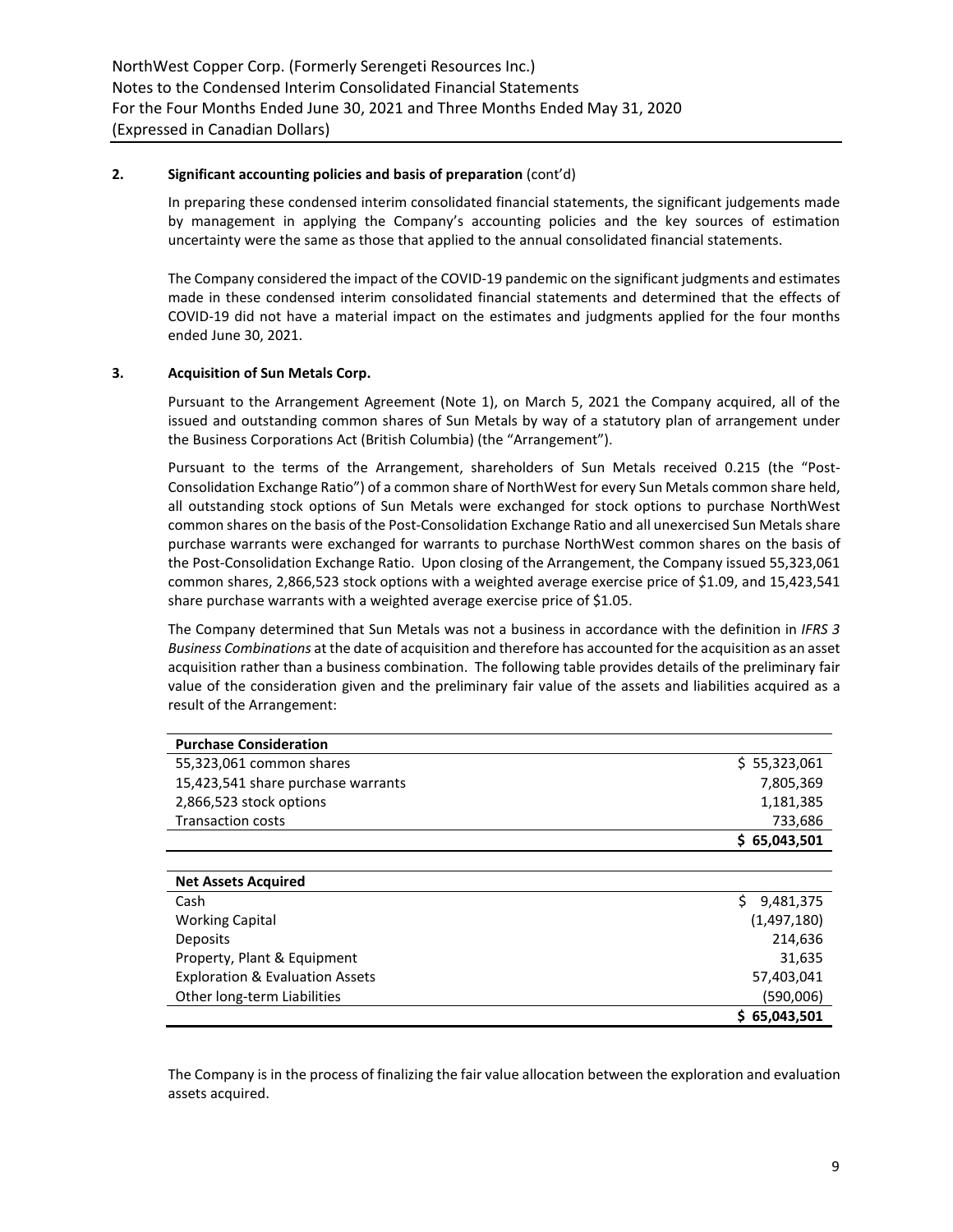#### **4. Receivables**

|                                                 | <b>June 30,</b> | February 28, |
|-------------------------------------------------|-----------------|--------------|
|                                                 | 2021            | 2021         |
| Exploration costs recoverable from KCC (Note 5) | 1,549,791       | 31,246       |
| Management fee receivable from KCC              | 159,285         |              |
| <b>BC METC receivable</b>                       | 197,654         |              |
| Goods and services tax receivable               | 126,624         | 10,960       |
| Other receivables                               | 39.042          | 4,004        |
|                                                 | 2,072,396       | 46.210       |

The British Columbia Mining Exploration Tax Credits ("BC METC") receivable balance of \$197,654 was acquired from Sun Metals. Sun Metals applied for BC METC with respect to qualifying exploration expenditures on the Stardust Project for the calendar year ended December 31, 2020 and the period January 1 to March 4, 2021 which remain outstanding but which can be reasonably estimated and collection is reasonably assured. The Company has committed to renounce the qualifying exploration expenditures for the four months ended June 30, 2021 under flow-through share agreements and these expenditures therefore not eligible for the BC METC.

#### **5. Investment in joint venture – Kwanika Copper Corporation**

On November 24, 2017, NorthWest completed a transaction whereby NorthWest, POSCO DAEWOO Corporation, since renamed Posco International Corporation ("PIC") and Kwanika Copper Corporation ("KCC") (formerly Daewoo Minerals Canada Corporation) signed a definitive joint venture agreement (the "JVA") for the exploration and development of the Kwanika property (the "Project"). Pursuant to the JVA, the respective interests of NorthWest and PIC in the Project were transferred to KCC, which serves as the vehicle for the joint venture.

In 2017, PIC contributed a total of \$8,300,000 in cash and as a result of this and prior contributions, held 8,200,000 common shares of KCC (representing 35% of the total issued shares of KCC). NorthWest contributed its 95% ownership of the Kwanika property, in exchange for 15,228,571 common shares of KCC (representing 65% of the total issued shares of KCC).

During calendar 2019, an additional \$590,000 was contributed to KCC on a pro-rata basis by the two parties to further engineering studies.

During December 2019, \$680,000 was solely contributed by NorthWest to KCC towards funding of the calendar 2020 work program. During the year ended February 28, 2021, the Company made an additional sole contribution of \$853,200 to KCC. As at February 28, 2021, total sole contribution by NorthWest towards funding of the KCC calendar 2020 work program was \$1,533,200.

During the year ended February 28, 2021, a total of 38,700 of KCC common shares held by NorthWest was transferred to PIC. The Company recorded a loss on disposal of investment of \$38,700 as a result of the transfer.

As at February 28, 2021, total contributions by NorthWest to KCC were \$17,106,571.

Upon completion of the calendar 2020 work program, and as a result of sole-funding that program, NorthWest owned approximately 66.949% of KCC. As a consequence of PIC electing not to participate in the 2020 program, they have diluted on a pro-rata basis to 33.05% ownership of KCC.

On March 1, 2021, KCC's shareholders approved a formal budget for CDN \$3,476,000 and a work program at the Company's property which was submitted by NorthWest as operator. At the shareholders meeting,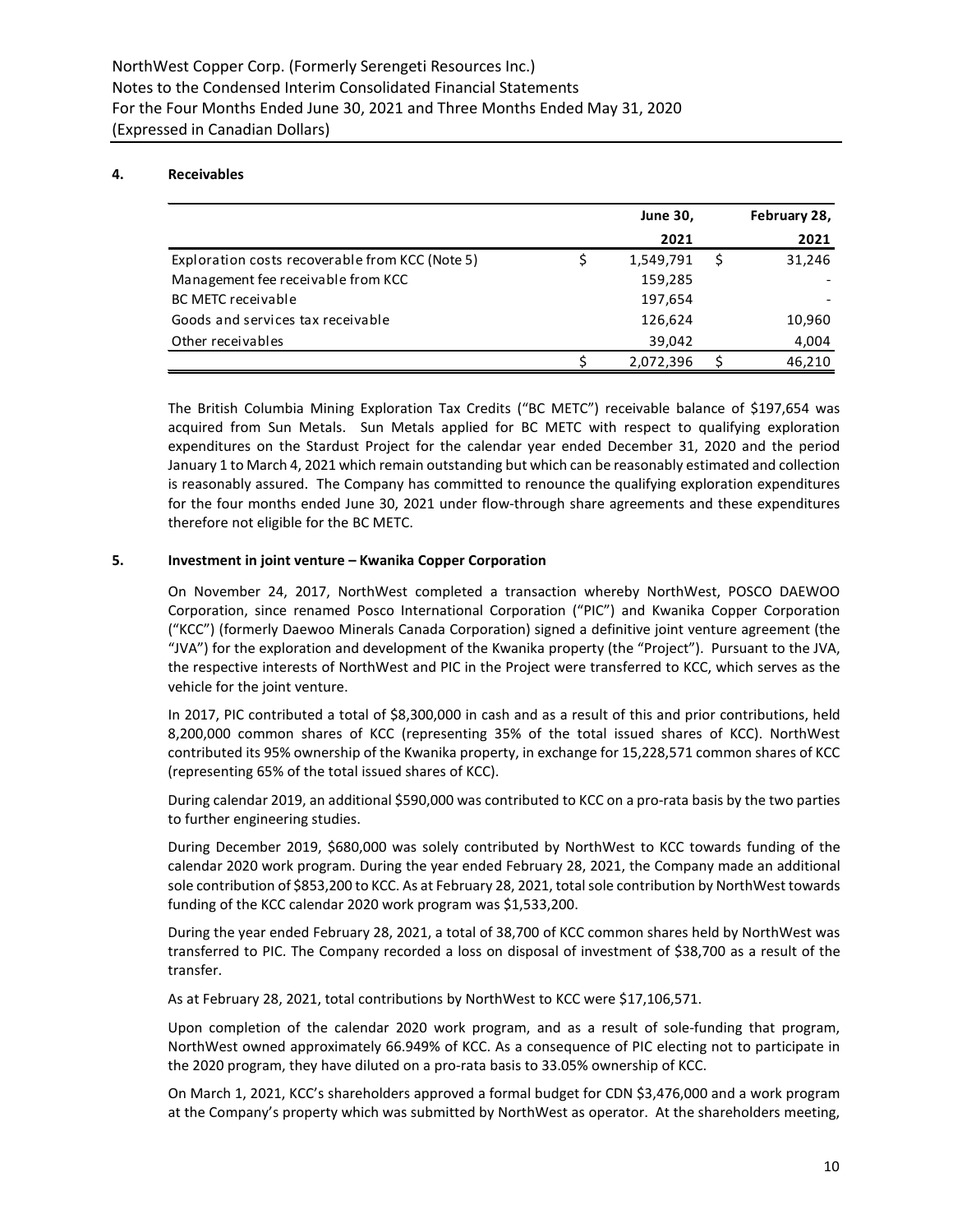PIC elected not to participate for its proportionate share of the 2021 Kwanika program and budget, NorthWest elected to participate for its proportionate share and NorthWest also elected to fund the shortfall resulting from PIC's election not to participate. These elections by the shareholders has resulted in 100% of the 2021 Kwanika Program and Budget being funded by NorthWest, from time to time as funds are required. During the four months ended June 30, 2021, NorthWest incurred \$1,549,791 in costs on behalf of KCC, and subsequent to the period end provided a funding request to KCC. Following approval of the funding request by the KCC board, the amount owing from KCC to NorthWest will be settled in shares, and NorthWest and PIC's corresponding ownership percentages updated.

NorthWest can remain as Project operator so long as it maintains a majority interest. As Project operator, NorthWest received a 10% management fee on expenditures above \$7,000,000. Management fee income of \$50,138 (May 31, 2020 – \$nil) earned from the joint venture during the year has been recorded in the consolidated statements of loss and comprehensive loss.

NorthWest may be granted a 1% net smelter return royalty ("NSR") if its Project interest is diluted below 50% and an additional 0.5% NSR if its interest is diluted below 33 ⅓%, subject to partial buyback provisions to PIC. PIC will have certain concentrate offtake rights from production on the Project, subject to NorthWest's ability to enter into separate streaming arrangements.

|                                     | June 30, 2021<br>(unaudited) |
|-------------------------------------|------------------------------|
| Current assets                      | \$<br>109,782                |
| Non-current assets                  | 27,089,056                   |
| <b>Total assets</b>                 | \$<br>27,198,838             |
| <b>Current liabilities</b>          | \$<br>1,743,403              |
| Shareholders' equity                |                              |
| Common shares                       |                              |
| NorthWest Copper Corp.              | 17,106,571                   |
| Posco International Corporation     | 8,445,200                    |
| <b>Contributed Surplus</b>          | 100,000                      |
| Deficit                             | (196, 336)                   |
| Total shareholders' equity          | 25,455,435                   |
| <b>Total equity and liabilities</b> | \$<br>27,198,838             |

# **Summarized statement of financial position – Kwanika Copper Corporation**

Changes in the investment in joint venture for the four months ended June 30, 2021 and the year ended February 28, 2021 are as follows: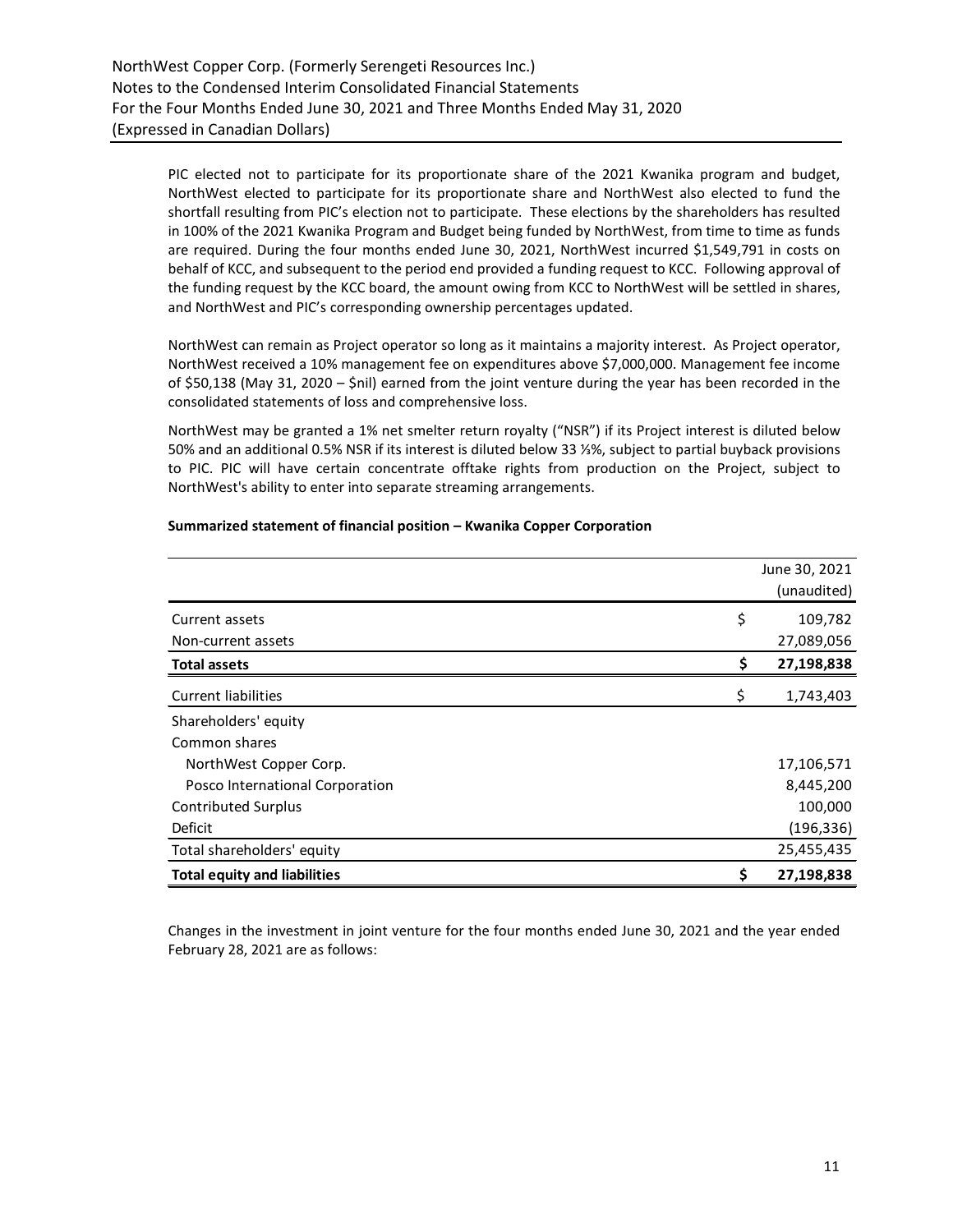#### **5. Investment in joint venture – Kwanika Copper Corporation** (cont'd)

| Balance February 29, 2020                                           | 15,805,900       |
|---------------------------------------------------------------------|------------------|
| Additional investment in joint venture                              | 853,200          |
| Disposition of investment                                           | (38,700)         |
| Share of joint venture loss from March 1, 2020 to February 28, 2021 | (29, 455)        |
| 66.949% of management fee income earned from joint venture from     |                  |
| March 1, 2020 to February 28, 2021                                  | (87,033)         |
| Balance February 28, 2021                                           | 16,503,912       |
| Share of joint venture loss from March 1, 2020 to February 28, 2021 | (5,601)          |
| 66.949% of management fee income earned from joint venture from     |                  |
| March 1, 2021 to June 30, 2021                                      | (101, 562)       |
| Balance June 30, 2021                                               | \$<br>16,396,749 |

## **6. Property, plant and equipment**

|                                 | <b>Furniture and</b> |    |                  |    |           |
|---------------------------------|----------------------|----|------------------|----|-----------|
|                                 | <b>Leased Office</b> |    | <b>Equipment</b> |    | Total     |
| Cost                            |                      |    |                  |    |           |
| Balance February 29, 2020       | \$<br>81,564         | \$ | 26,956           | \$ | 108,520   |
| Additions                       |                      |    | 9,345            |    | 9,345     |
| Disposal                        | (23,357)             |    |                  |    | (23, 357) |
| Balance February 28, 2021       | \$<br>58,207         | \$ | 36,301           | \$ | 94,508    |
| Acquisition of Sun Metals       |                      |    | 31,635           |    | 31,635    |
| Additions                       |                      |    | 6,426            |    | 6,426     |
| Disposal                        | (58, 207)            |    |                  |    | (58, 207) |
| Balance June 30, 2021           |                      |    | 74,362           |    | 74,362    |
| <b>Accumulated depreciation</b> |                      |    |                  |    |           |
| Balance February 29, 2020       | \$<br>25,087         | \$ | 25,887           | \$ | 50,974    |
| Additions                       | 27,421               |    | 1,035            |    | 28,456    |
| Balance February 28, 2021       | \$<br>52,508         | \$ | 26,922           | Ś. | 79,430    |
| Additions                       | 5,699                |    | 5,185            |    | 10,884    |
| Disposal                        | (58, 207)            |    |                  |    | (58, 207) |
| Balance June 30, 2021           |                      |    | 32,107           |    | 32,107    |
| Net book value                  |                      |    |                  |    |           |
| Balance February 28, 2021       | \$<br>5,699          | \$ | 9,379            | \$ | 15,078    |
| Balance June 30, 2021           | \$                   | \$ | 42,255           | Ś. | 42,255    |

The leased office was amortized on a straight-line basis over the lease term. On January 1, 2021, the Company revised the lease termination date of the office space being leased to May 31, 2021, and the lease asset and lease liability were revalued to reflect changes in the future lease payments. As a result of the revaluations, the Company recorded a reduction of \$25,303 in the lease liability, a reduction of \$23,357 in the lease asset and a gain on disposition of the lease asset of \$1,945.

For the four months ended June 30, 2021, depreciation of \$2,891 (2020 - \$nil) has been capitalized to exploration and evaluation expenditures in the consolidated statements of financial position.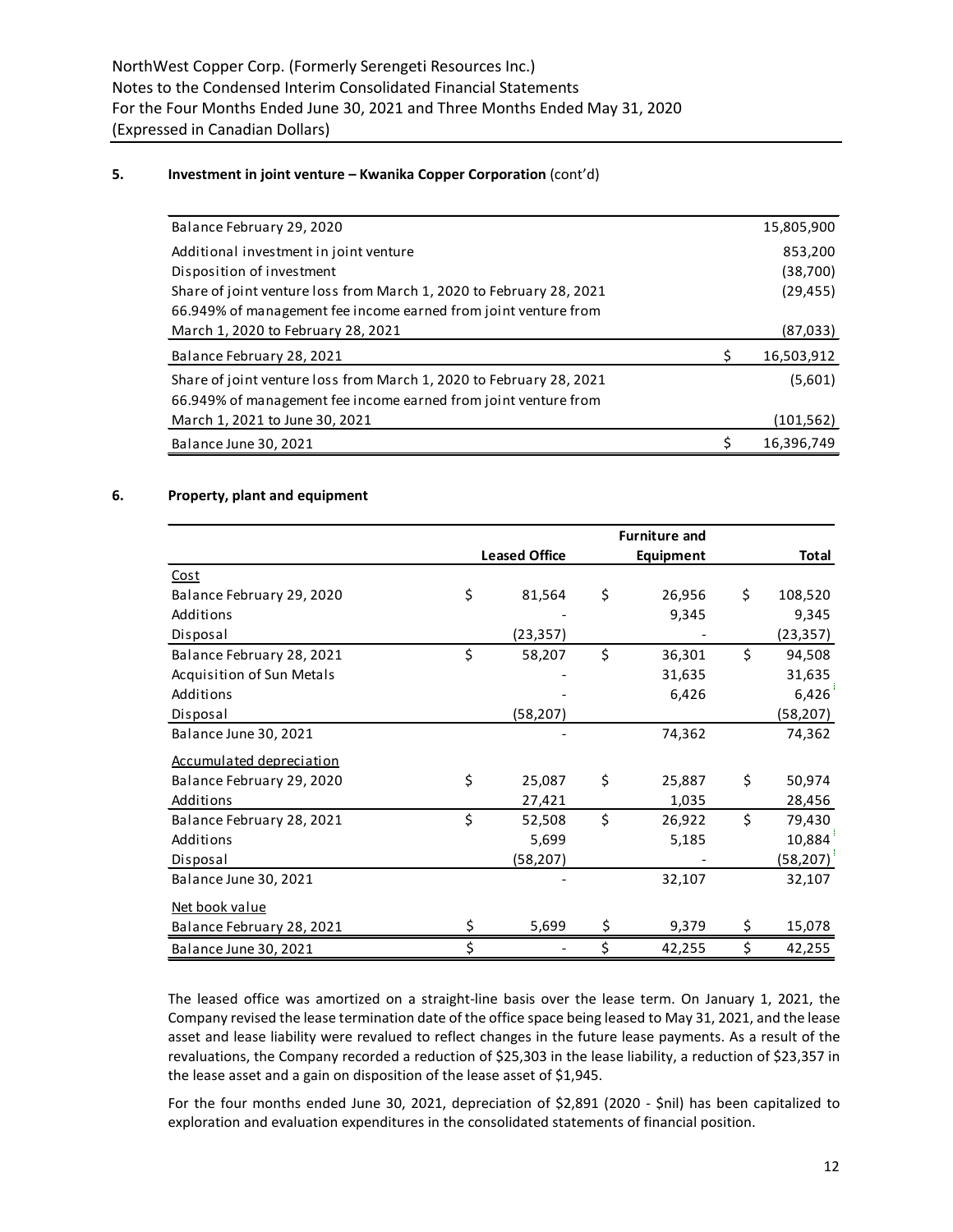#### **7. Exploration and evaluation assets**

The following is a description of the Company's exploration and evaluation assets and the related expenditures incurred for the four months ended June 30, 2021.

Following completion of the Arrangement on March 5, 2021, the Company now owns 100% of the Stardust copper-gold project, 100% of the Lorraine copper-gold project, and 100% of the OK copper-molybdenum project. The Company is in the process of finalizing the fair value allocation between the exploration and evaluation assets acquired and as at June 30, 2021 has allocated the amount to the Stardust project.

#### *Other Projects*

The Company also holds a 100% interest in several other properties located in British Columbia, including the Arjay, Tchentlo and Croy-Bloom properties.

|                                         | Milligan     |                |                 |                 |                |           |    |            |
|-----------------------------------------|--------------|----------------|-----------------|-----------------|----------------|-----------|----|------------|
| June 30, 2021                           | West         | <b>Top Cat</b> | <b>East Niv</b> | <b>Stardust</b> | Lorraine       | Other     |    | Total      |
| <b>Property acquisition costs</b>       |              |                |                 |                 |                |           |    |            |
| Balance, beginning                      | Ś.<br>43,111 | \$114,502      | Ś.<br>41,748    | \$              | \$<br>Ĭ.       | \$439,354 | \$ | 638,715    |
| Additions                               |              |                | 9,834           | 57,403,041      |                |           |    | 57,412,875 |
| Balance, ending                         | 43,111       | 114,502        | 51,582          | 57,403,041      | $\blacksquare$ | 439,354   |    | 58,051,590 |
| <b>Exploration and evaluation costs</b> |              |                |                 |                 |                |           |    |            |
| Balance, beginning                      | 525,402      | 379,138        | 362,259         |                 |                | 171,682   |    | 1,438,481  |
| Costs incurred during period:           |              |                |                 |                 |                |           |    |            |
| Admin                                   |              |                | 9,009           | 16,648          |                | 19,135    |    | 44,792     |
| Aircraft                                |              |                | 20,876          |                 | 65,019         |           |    | 85,895     |
| Assaying                                |              |                | 3,252           | 2,441           |                |           |    | 5,693      |
| Camp and operations                     |              |                | 26,791          | 2,040           | 8,281          |           |    | 37,112     |
| Consulting                              | 56           | 11,082         | 19,040          | 32,318          | 51,768         | 900       |    | 115,164    |
| Environmental                           |              |                | 6,816           | 16,394          |                |           |    | 23,210     |
| Geophysics                              |              |                | 1,125           | 1,613           |                |           |    | 2,738      |
| <b>Salaries</b>                         | 1,952        | 42,309         | 34,941          | 20,620          | 129,714        | 88,123    |    | 317,659    |
| Survey                                  |              |                | 90,169          |                 |                |           |    | 90,169     |
| Travel and accommodation                |              |                | 2,834           |                 | 1,944          |           |    | 4,778      |
|                                         | 2,008        | 53,391         | 214,853         | 92,074          | 256,726        | 108,158   |    | 727,210    |
| Other Items:                            |              |                |                 |                 |                |           |    |            |
| Impairment                              |              |                |                 |                 |                |           |    |            |
| Balance, ending                         | 527,410      | 432,529        | 577,112         | 92,074          | 256,726        | 279,840   |    | 2,165,691  |
| Total                                   | \$570,521    | \$547,031      | \$628,694       | \$57,495,115    | \$256,726      | \$719,194 | Ś  | 60,217,281 |

The following is a description of the Company's exploration and evaluation assets and the related expenditures incurred for the year ended February 28, 2021: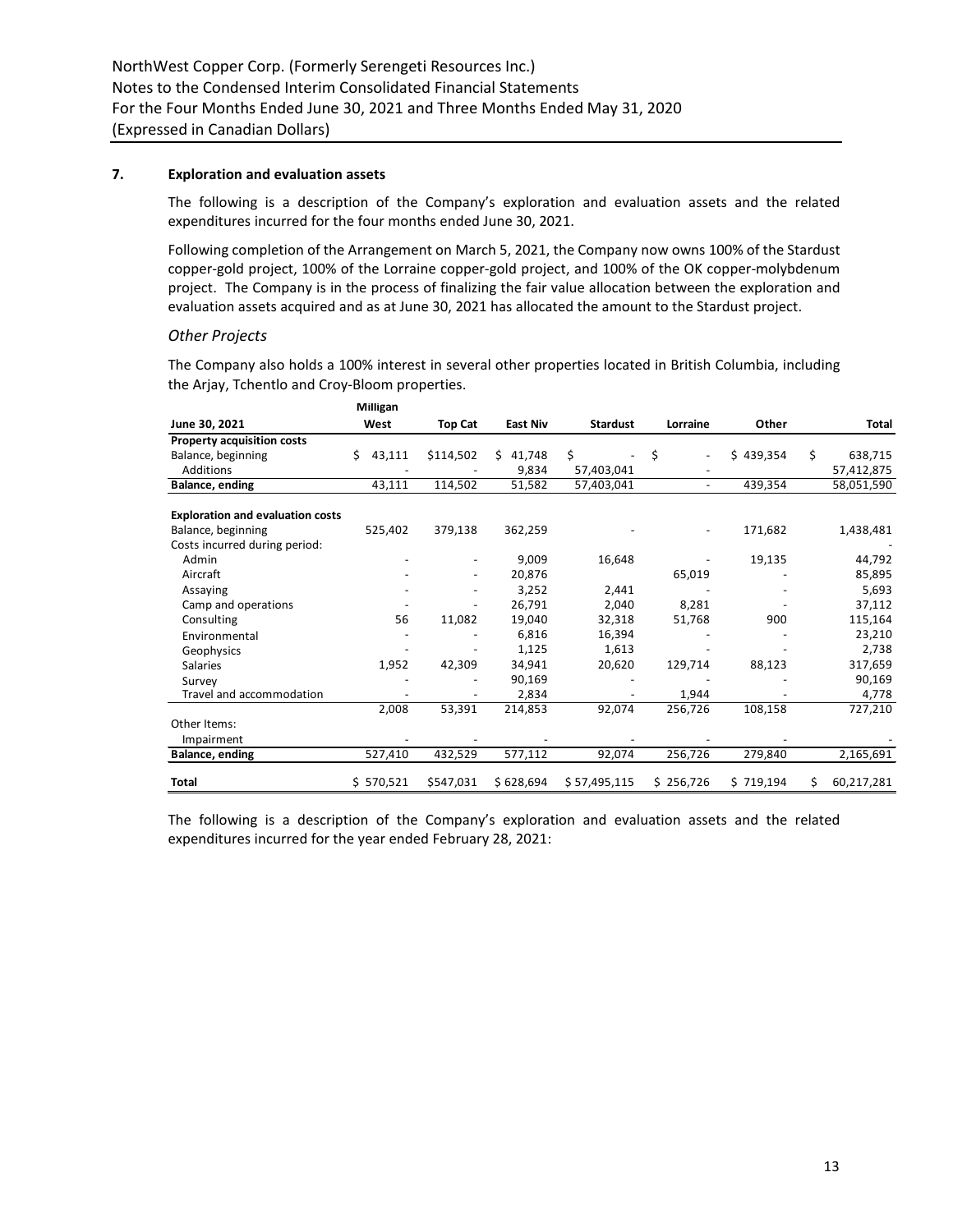# **7. Exploration and evaluation assets** (cont'd)

|                                         | <b>Milligan West</b>     | <b>Top Cat</b> | <b>East Niv</b> | Other     |     | Total       |
|-----------------------------------------|--------------------------|----------------|-----------------|-----------|-----|-------------|
| <b>Property acquisition costs</b>       |                          |                |                 |           |     |             |
| Balance, beginning                      | \$<br>43,111             | Ś.<br>64,502   | 11,422<br>S.    | \$439,354 | \$. | 558,389     |
| Additions                               |                          | 50,000         | 30,326          |           |     | 80,326      |
| Balance, ending                         | 43,111                   | 114,502        | 41,748          | 439,354   |     | 638,715     |
| <b>Exploration and evaluation costs</b> |                          |                |                 |           |     |             |
| Balance, beginning                      | 524,785                  | 176,013        | 89,152          | 181,223   |     | 971,173     |
| Costs incurred during period:           |                          |                |                 |           |     |             |
| Aircraft                                |                          |                | 32,693          |           |     | 32,693      |
| Assaying                                |                          | 18,640         | 14,310          | 148       |     | 33,098      |
| Camp and operations                     |                          | 26,601         | 28,487          | 2,376     |     | 57,464      |
| Consulting                              | 617                      | 40,264         | 85,507          | 7,991     |     | 134,379     |
| Geophysics                              | $\overline{\phantom{a}}$ | 102,931        | 94,035          |           |     | 196,966     |
| Software purchased                      |                          | 4,788          | 8,117           |           |     | 12,905      |
| Travel and accommodation                |                          | 9,901          | 9,958           |           |     | 19,859      |
|                                         | 617                      | 203,125        | 273,107         | 10,515    |     | 487,364     |
| Other Items:                            |                          |                |                 |           |     |             |
| Impairment                              |                          |                |                 | (20, 056) |     | (20,056)    |
| Balance, ending                         | 525,402                  | 379,138        | 362,259         | 171,682   |     | 1,438,481   |
| Total                                   | \$<br>568,513            | \$493,640      | \$404,007       | \$611,036 |     | \$2,077,196 |

# a) Stardust Project

Following completion of the Arrangement on March 5, 2021 (Note 1), the Company now owns 100% of the Stardust Project, located in British Columbia.

b) Milligan West

The Company owns a 56.3% interest in the Milligan West property in joint venture with Fjordland Exploration Inc., an arm's-length company also listed on the TSX-V. The Company is entitled to act as Operator for so long as its interest is 50% or more.

c) East Niv

The Company acquired East Niv by staking in 2018. In 2021, the Company staked an additional 16 claims.

d) Top Cat

On July 19, 2019, the Company optioned the Top Cat claims.

The Company may earn a 100% interest by:

- Making staged cash payments totaling \$340,000 over 5 years; \$18,000 of which was paid on signing. On November 7, 2019, the Company issued 41,666 shares at a fair value of \$18,333 in lieu of cash payment pursuant to the option agreement. On July 13, 2020, the Company paid \$22,000 pursuant to the option agreement;
- Issuing a total of 750,000 common shares in stages over a 5-year period. On August 2, 2019, 50,000 shares with a fair value of \$27,000 were issued upon TSX-V approval of the option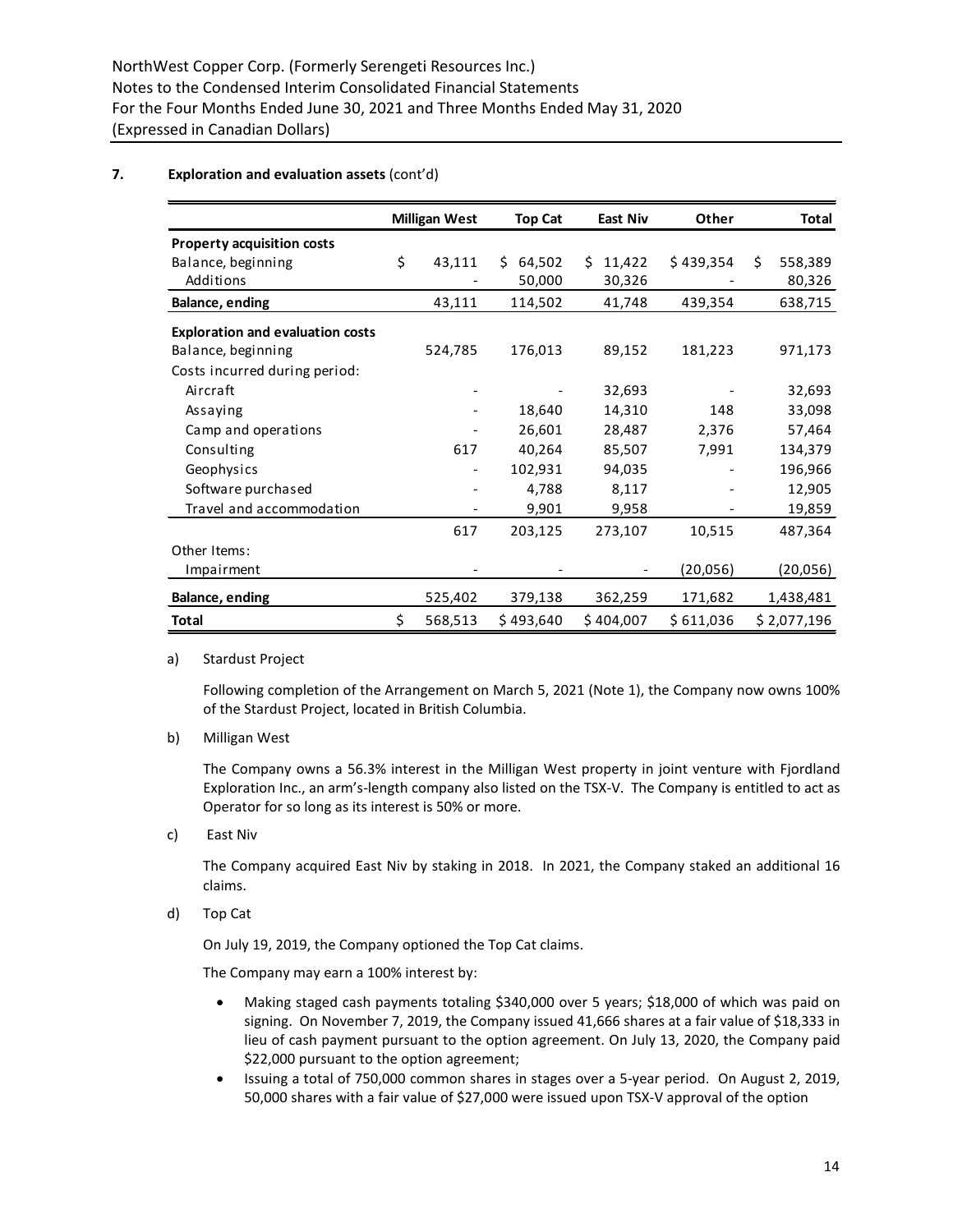# **7. Exploration and evaluation assets** (cont'd)

agreement. On July 13, 2020, the Company issued 50,000 shares with fair value of \$28,000 pursuant to the option agreement (Note 10);

- Incurring a total of \$1,250,000 in exploration expenditures over a 5-year period with a minimum of \$100,000 to be spent before the first anniversary of the agreement, which expenditure was made;
- Granting the optionors a 3% NSR on the property, subject to the Company's right to purchase a 2% NSR for \$2,000,000 at any time prior to the first anniversary of commercial production.
- e) Lorraine Project

The Lorraine project comprises two contiguous properties in British Columbia, the Lorraine-Jajay and the Tam-Misty properties. Following completion of the Arrangement on March 5, 2021 (Note 1), the Company owns 100% of the Lorraine-Jajay property, and the Company owns 90% of the adjacent Tam-Misty property, and Commander Resources holds a 10% carried interest. The Tam-Misty property is subject to a 3% NSR royalty, which can be reduced to 1% NSR royalty, and is subject to a capped advanced royalty payment of \$500,000, of which \$450,000 has been paid at June 30, 2021.

Pursuant to the terms of an agreement between Sun Metals and Teck Resources Limited (the "Teck Agreement"), dated November 26, 2020, the Company will make the following future payments to Teck in either cash or common shares of the Company:

- \$500,000 payable on the first anniversary of the closing date; and
- \$500,000 payable on the second anniversary of the closing date.

The fair value of the additional consideration payable, discounted at a rate of 7% has been recorded as a liability in the statement of financial position at June 30, 2021, with the current portion of \$495,368 included in accounts payable and accrued liabilities and the long-term portion of \$472,220 recorded in other liabilities.

The Company will also make the following contingent milestone payments to Teck in either cash or common shares of the Company:

- \$500,000 upon a Preliminary Economic Assessment;
- \$2,000,000 upon a Feasibility Study; and
- \$5,000,000 upon a construction decision.

Such contingent amounts are not accrued at June 30, 2021 and will be recorded only at such date that meeting the associated milestone is reasonably certain.

Pursuant to the terms of the acquisition, Teck has also retained a 1.0% net smelter return ("NSR") royalty on all claims that are not already burdened by a royalty and a 0.25% NSR royalty on all claims that are subject to existing royalties. Additionally, if the Company sells or options all or a portion of the property to a third party at any time during a 60-month period commencing from the date of the Teck Agreement, the Company will pay to Teck 20% of the sale proceeds, net of exploration expenses incurred on the property by the Company following closing.

f) ATTY and ATG Claims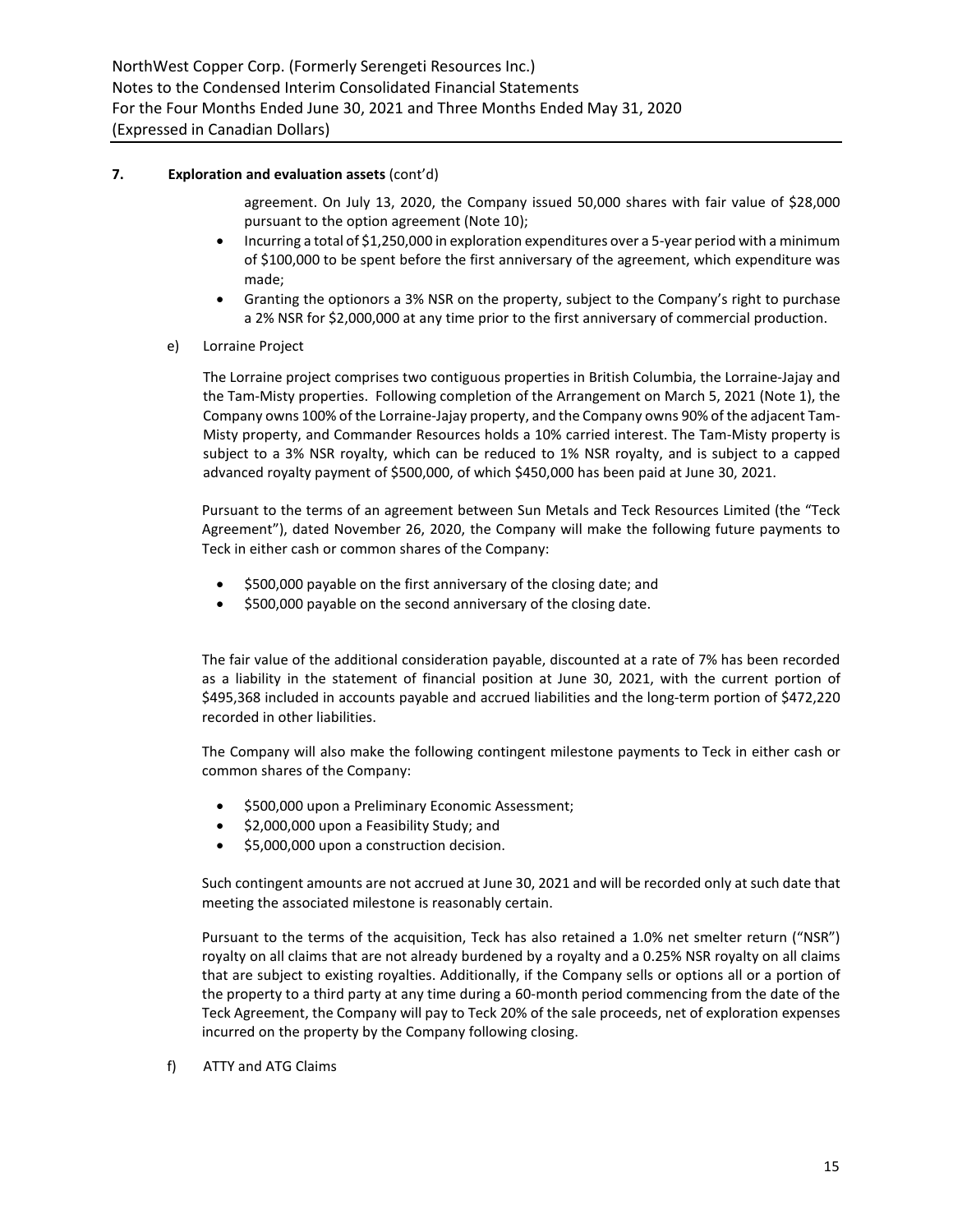# **7. Exploration and evaluation assets** (cont'd)

The Company entered into option agreements to acquire a 100% interest in the Atty property from Finlay Minerals Ltd. ("Finlay") and adjacent claims ("ATG Claims") from Electrum Resource Corp. ("Electrum") on March 4, 2018 and the agreement was approved by the TSX-V on April 10, 2018.

In the prior year, upon review of the exploration results obtained in the 2019 drilling program, the Company made a decision to discontinue its option for the acquisition of a 100% interest in the Atty property from Finlay and adjacent ATG Claims from Electrum, returning these properties to the vendors. No further work payments were due at the time. The Atty property was impaired in full and recorded an impairment of \$1,474,973 during the year ended February 29, 2020. During the year ended February 28, 2021, the Company also recorded an impairment of \$20,056 on the ATG property.

g) Net Smelter Return Royalties – Thor Marmot and Deer Lake Properties

During the year ended February 28, 2019, the Company acquired NSR's of 0.75% on each of the Thor Marmot and Deer Lake Properties located in the Kemess and Kamloops Mining Districts from Electrum and received a payment of \$10,000 in exchange for Portable Assessment Credits that the Company transferred to Electrum for the maximum allowable five-year period.

h) Other Properties

NorthWest holds a 100% interest in a number of other properties, all of which are located in British Columbia.

#### **8. Reclamation deposits**

The Company has posted bonds and investment certificates to provide for certain potential reclamation liabilities as agreed with the Province of British Columbia – Ministry of Energy, Mines and Petroleum Resources.

|                                               | <b>June 30,</b> | February 28, |
|-----------------------------------------------|-----------------|--------------|
|                                               | 2021            | 2021         |
| Balance, beginning                            | 55,260          | 31,760       |
| Reclamation deposits acquired from Sun Metals | 195,136         | 22,462       |
| Balance, ending                               | 250,396         | 54,222       |
|                                               |                 |              |

# **9. Short term loans**

On December 21, 2020, the Company received an aggregate of \$500,000 in short term loans. \$30,000 of the short term loan was received from an officer of the Company (Note 11). The loans are unsecured and bear interest of 1% per month and due at maturity being the earlier of June 30, 2021 and fifth business day following the completion of the plan of arrangement financing (Note 1).

The Company repaid the loan principal and accrued interest in March 2021. During the four months ended June 30, 2021, the Company recorded interest of \$18,226 (May 31, 2020 - \$nil).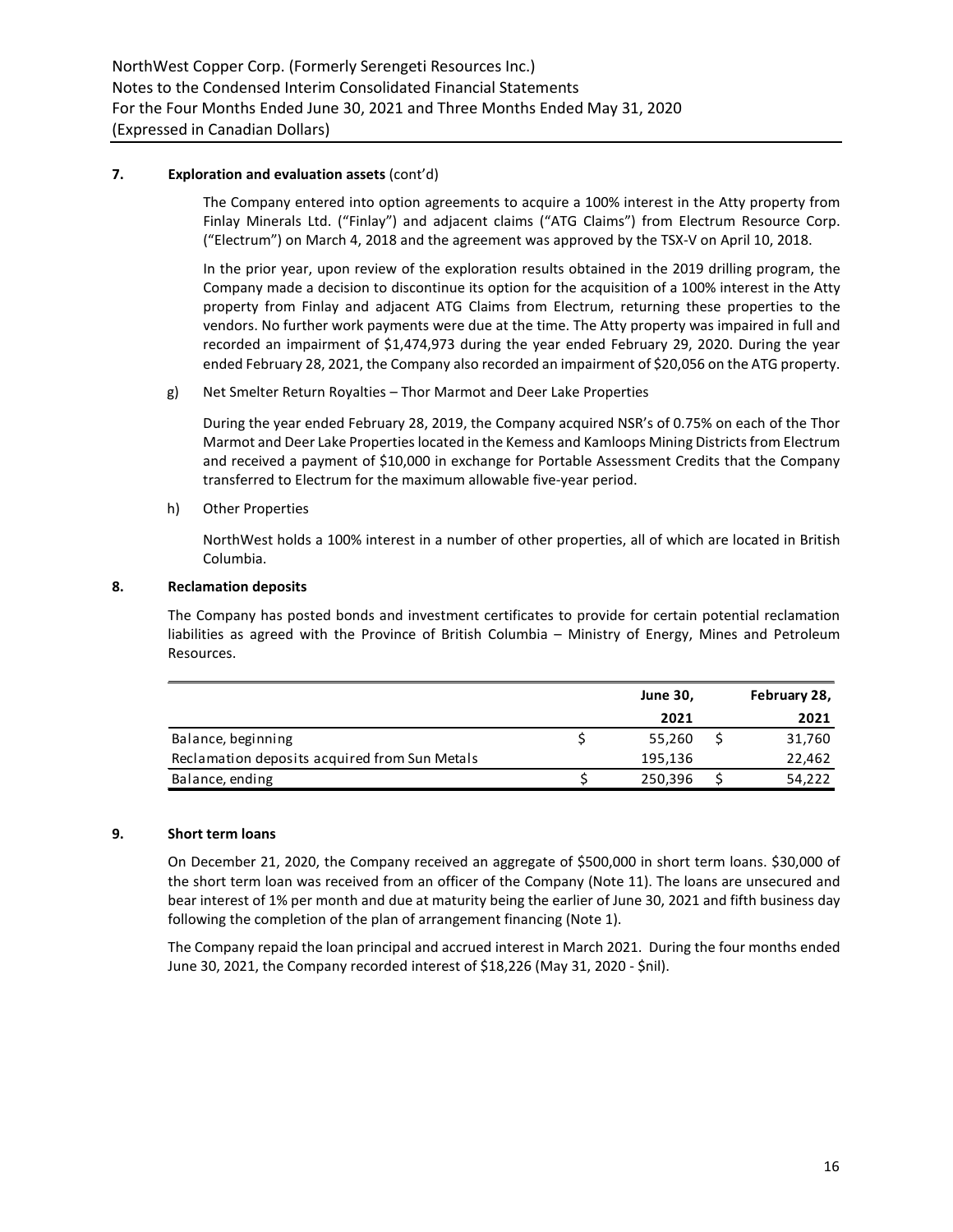#### **10. Share capital and reserves**

On March 5, 2021, the Company consolidated all the issued and outstanding common shares on a two for one basis. All shares, warrants, options, per share figures and references in the financial statement have been retroactively adjusted to reflect the share consolidation (Note 1).

#### *Authorized share capital*

An unlimited number of common shares without par value.

#### *Issued share capital*

#### *Four months ended June 30, 2021*

At June 30, 2021, there were 55,901,589 issued and fully paid common shares.

On March 5, 2021, the Company issued 164,095 common shares in the capital of the Company at a fair value of \$0.61 per share in settlement of \$100,000 of debt owing to an arm's length creditor. The fair value of the common shares issued has been capitalized as a transaction cost of the Sun Metals acquisition (Note 3).

On March 31, 2021, the Company closed a private placement offering for aggregate proceeds of \$13,005,000, consisting of:

- 3,750,000 common shares at a price of \$0.80 per share;
- 5,000,000 flow-through common shares at a price of \$1.00 per share; and
- 4,550,000 charity flow-through common shares at a price of \$1.10 per share.

Flow-through premiums totaling \$2,548,000, being the difference between the charity flow-through common shares and the flow-through common shares subscription prices and the market price of the Company's common shares on the date of issue, related to the sale of the associated tax benefits of the qualifying resource expenditures have been recorded as a flow-through premium liability in the consolidated statement of financial position. In connection with the private placement the Company paid commissions, legal fees and filing fees totaling \$916,162.

During the four months ended June 30, 2021, 822,500 stock options were exercised for gross proceeds of \$176,650 and 1,071,601 warrants were exercised for gross proceeds of \$597,043. The weighted average share price on the date the stock options were exercised during the period was \$0.80.

#### *Year ended February 28, 2021*

At February 28, 2021, there were 55,901,589 issued and fully paid common shares.

On June 24, 2020, the Company issued 136,052 common shares in the capital of the Company at a fair value of \$0.38 per share in settlement of \$51,700 of debt owing to certain creditors who are at arm's length.

On July 13, 2020, the Company issued 50,000 shares at a fair value of \$28,000 pursuant to the option agreement on the Top Cat project (Note 7).

During the year ended February 28, 2021, 978,500 stock options were exercised for gross proceeds of \$170,000 and 141,345 of warrants were exercised for gross proceeds of \$72,260.

#### *Warrants*

The changes in warrants during the four months ended June 30, 2021 and year ended February 28, 2021, are as follows: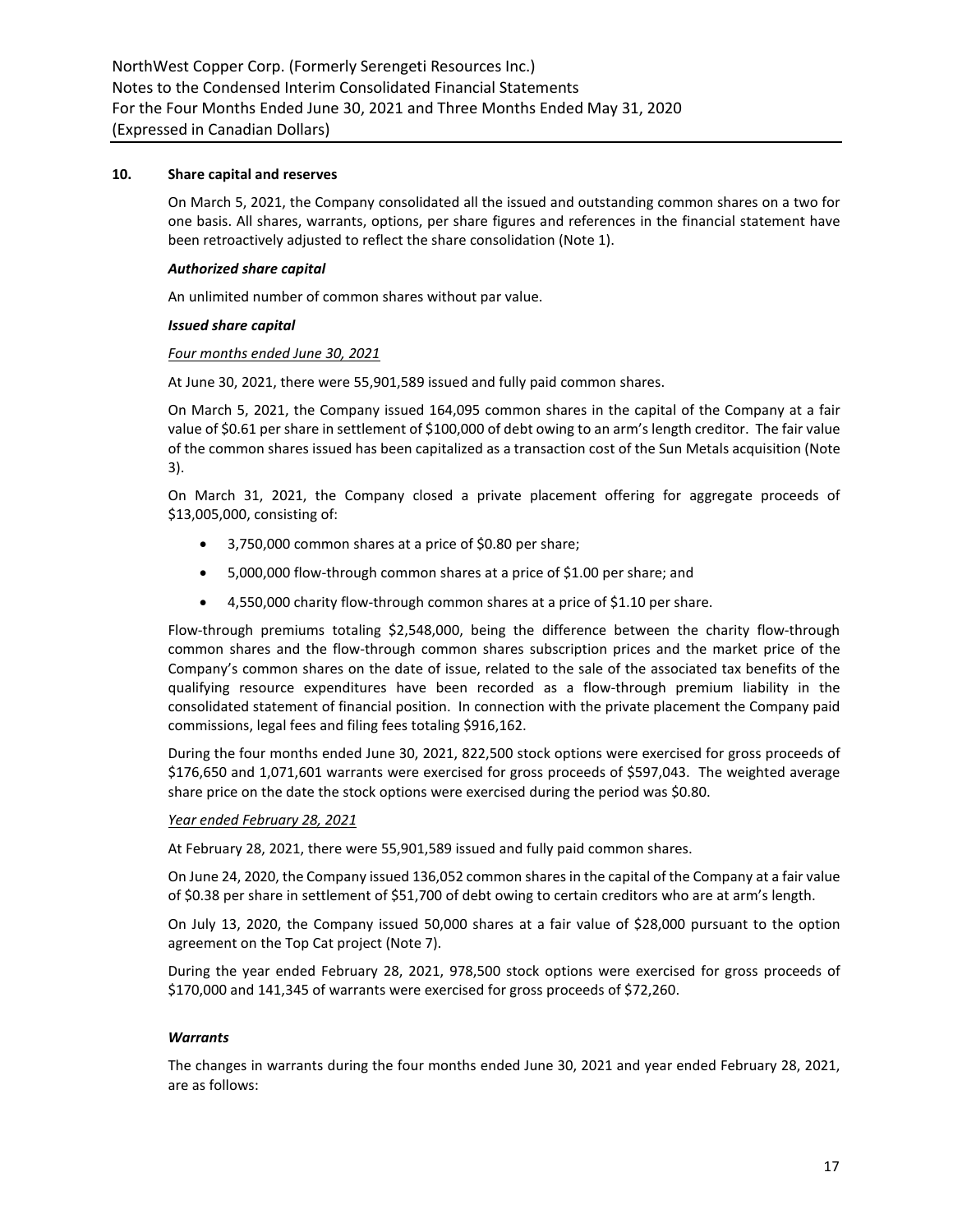|                                 | June 30, 2021 |            | <b>February 28, 2021</b> |           |
|---------------------------------|---------------|------------|--------------------------|-----------|
|                                 |               | Weighted   |                          | Weighted  |
|                                 |               | average    |                          | average   |
|                                 | Number of     | exercise   | Number of                | exercise  |
|                                 | warrants      | price      | warrants                 | price     |
| Warrants outstanding, beginning | 1,057,281     | 0.52<br>Ś. | 1,198,626                | 0.52<br>S |
| Warrants issued (Note 1)        | 15,423,541    | 1.05       |                          |           |
| Warrants exercised              | (141, 345)    | 0.56       | (141, 345)               | 0.51      |
| Warrants expired                | (23, 220)     | 0.42       |                          |           |
| Warrants outstanding, ending    | 15,385,995    | 1.05       | 1,057,281                | 0.52      |

Warrants outstanding at June 30, 2021 are as follows:

| <b>Number</b><br>of warrants | <b>Exercise</b><br>price | <b>Expiry</b><br>date |
|------------------------------|--------------------------|-----------------------|
| 154,084                      | \$0.50                   | December 17, 2021     |
| 107,500                      | \$1.63                   | December 31, 2021     |
| 757,338                      | \$0.56                   | May 25, 2022          |
| 840,692                      | \$0.52                   | January 16, 2022      |
| 8,879,500                    | \$0.84                   | December 17, 2022     |
| 4,646,881                    | \$1.63                   | May 2, 2023           |
| 15,385,995                   |                          |                       |

The 15,423,541 share purchase warrants issued pursuant to the terms of the Arrangement (Note 1) had a fair value of \$7,805,369, which has been included in equity reserves in the Company's consolidated statement of financial position at June 30, 2021.

The fair value of issued share purchase warrants are calculated using the Black-Scholes option pricing model. For all grants, the assumed dividend yield and forfeiture rate were nil and nil, respectively. Other conditions and assumptions for share purchase warrants granted during the four months ended June 30, 2021 were as follows:

|                   | <b>Expected Life of</b> |                 | <b>Risk-free</b> |                         | <b>Weighted Average</b>   |
|-------------------|-------------------------|-----------------|------------------|-------------------------|---------------------------|
|                   | <b>Warrants in</b>      | <b>Exercise</b> | <b>Interest</b>  |                         | <b>Black-Scholes Fair</b> |
| <b>Issue Date</b> | Years                   | <b>Price</b>    | Rate             | Volatility <sup>1</sup> | Value                     |
| March 5, 2021     | 0.2                     | \$0.42          | 0.24%            | 75.29%                  | \$0.58                    |
| March 5, 2021     | 0.8                     | \$1.63          | 0.24%            | 59.94%                  | \$0.07                    |
| March 5, 2021     | 1.2                     | \$0.56          | 0.24%            | 64.65%                  | \$0.50                    |
| March 5, 2021     | 1.8                     | \$0.84          | 0.24%            | 102.97%                 | \$0.55                    |
| March 5, 2021     | 2.2                     | \$1.63          | 0.24%            | 100.73%                 | \$0.43                    |
|                   |                         |                 |                  |                         |                           |

 $1$  Volatility was determined using the average historic volatility of the Company's share price over the same period of time as the expected life of the warrant.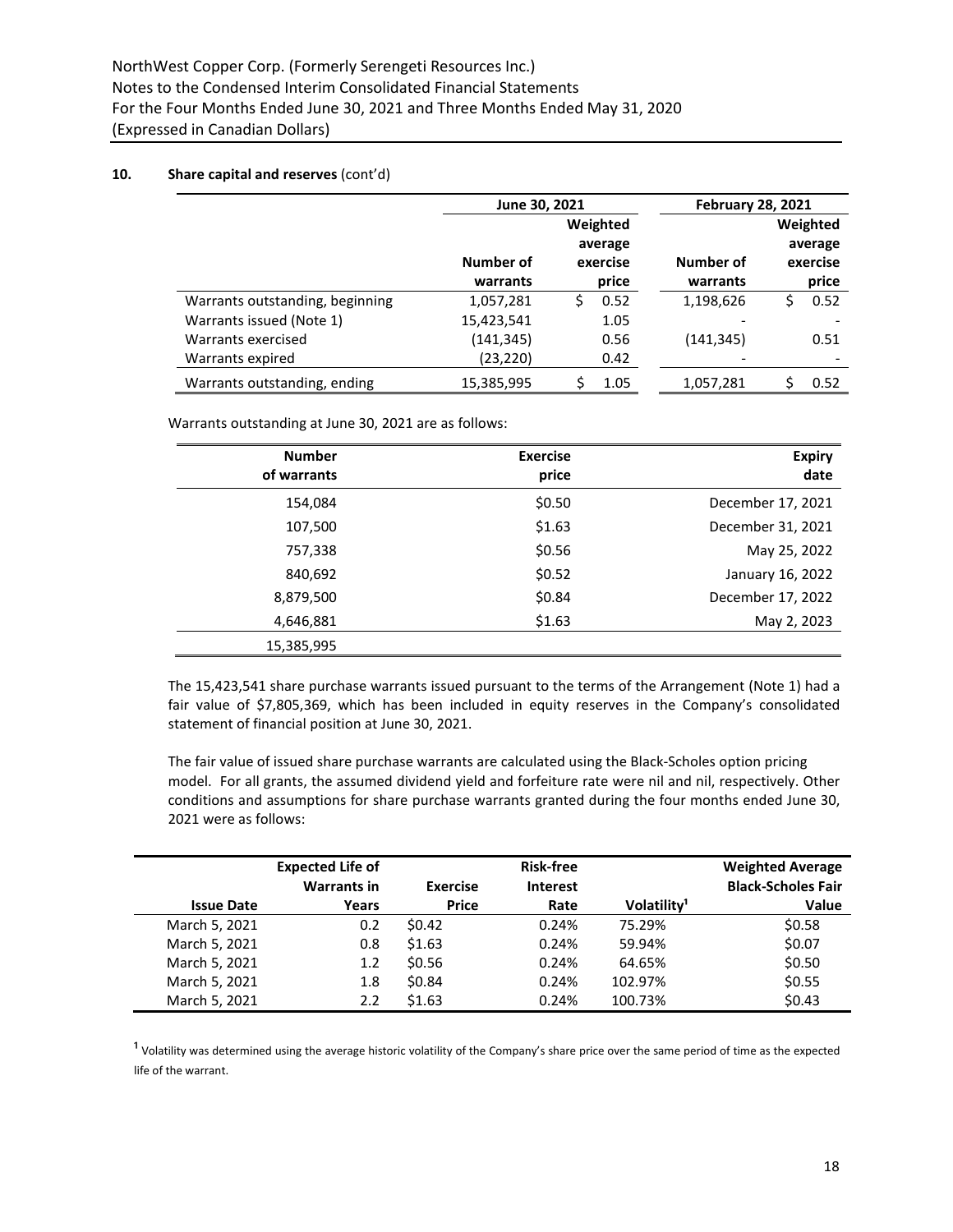#### *Stock options*

The Company has adopted an incentive stock option plan, which provides that the Board of Directors of the Company may from time to time, in its discretion, and in accordance with TSX-V policies, grant to directors, officers, employees and consultants of the Company, non-transferable stock options to purchase common shares. Such options may be exercisable for a period of up to five years from the date of grant. On February 26, 2021, the Company's shareholders approved a 10% rolling plan, which was subsequently adopted by the Board of Directors on March 5, 2021.

The changes in stock options during the four months ended June 30, 2021 and the year ended February 28, 2021, are as follows:

|                                | June 30, 2021 |            | <b>February 28, 2021</b> |            |  |  |
|--------------------------------|---------------|------------|--------------------------|------------|--|--|
|                                |               | Weighted   |                          | Weighted   |  |  |
|                                |               | average    |                          | average    |  |  |
|                                | Number of     | exercise   | Number of                | exercise   |  |  |
|                                | options       | price      | options                  | price      |  |  |
| Options outstanding, beginning | 3,642,500     | Ś.<br>0.36 | 4,660,000                | \$<br>0.31 |  |  |
| Options granted                | 7,766,523     | 0.97       | 95,000                   | 0.60       |  |  |
| Options exercised              | (822, 500)    | 0.21       | (987, 500)               | 0.17       |  |  |
| Options expired                | (688, 358)    | 1.13       | (100,000)                | 0.30       |  |  |
| Options forfeited              |               |            | (25,000)                 | 0.46       |  |  |
| Options outstanding, ending    | 9,898,165     | Ś<br>0.79  | 3,642,500                | 0.36<br>\$ |  |  |
| Options exercisable, ending    | 5,998,165     | 0.73       | 3,642,500                | 0.36       |  |  |

Details of options outstanding as at June 30, 2021 are as follows:

| Weighted average exercise | Weighted average | <b>Number of options</b> | <b>Number of options</b> |
|---------------------------|------------------|--------------------------|--------------------------|
| price                     | contractual life | outstanding              | exercisable              |
| $$0.30 - $0.60$           | 1.73 years       | 2,924,490                | 2,924,490                |
| $$0.61 - $0.90$           | 4.43 years       | 5,656,800                | 1,756,800                |
| $$1.17 - $2.14$           | 1.74 years       | 1,316,875                | 1,316,875                |
|                           | 3.27 years       | 9,898,165                | 5,998,165                |

The 2,866,523 stock options issued pursuant to the terms of the Arrangement (Note 1) had a fair value of \$1,181,385, which has been included in equity reserves in the Company's consolidated statement of financial position at June 30, 2021.

The fair value of options granted during the four months ended June 30, 2021 was determined using the Black-Scholes option pricing model with the following weighted average assumptions: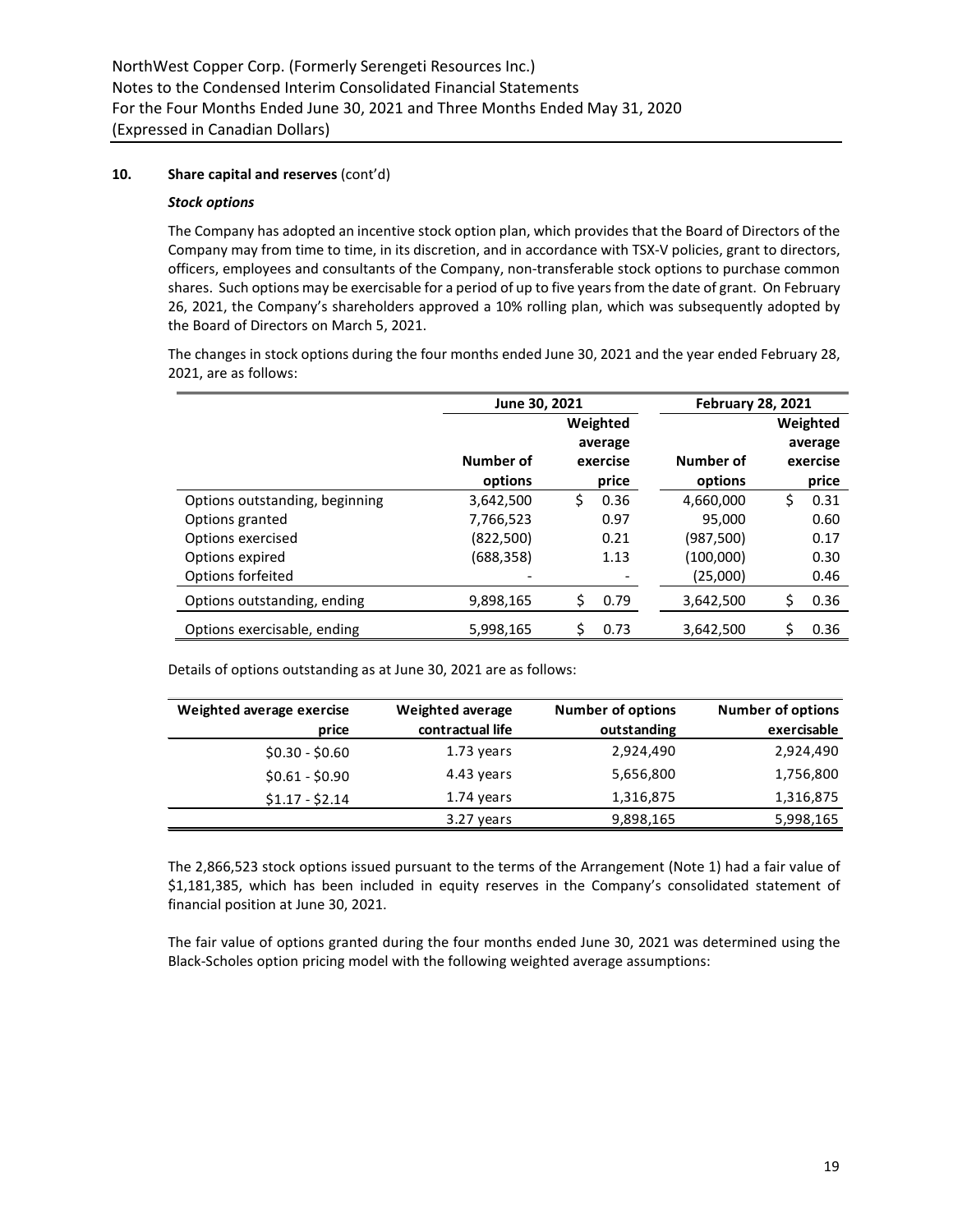|                   | Life of    |                 | <b>Risk-free</b> |            | <b>Weighted Average</b> |
|-------------------|------------|-----------------|------------------|------------|-------------------------|
|                   | Options in | <b>Exercise</b> | <b>Interest</b>  |            | <b>Black-Scholes</b>    |
| <b>Issue Date</b> | Years      | Price           | Rate             | Volatility | <b>Fair Value</b>       |
| March 5, 2021     | 0.25       | \$1.17          | 0.24%            | 72.77%     | \$0.09                  |
| March 5, 2021     | 1.00       | \$1.17          | 0.24%            | 65.22%     | \$0.20                  |
| March 5, 2021     | 2.16       | \$1.17          | 0.24%            | 101.17%    | \$0.51                  |
| March 5, 2021     | 0.25       | \$1.31          | 0.24%            | 72.77%     | \$0.05                  |
| March 5, 2021     | 1.00       | \$1.31          | 0.24%            | 65.22%     | \$0.16                  |
| March 5, 2021     | 2.81       | \$1.31          | 0.24%            | 118.29%    | \$0.63                  |
| March 5, 2021     | 3.06       | \$2.14          | 0.24%            | 113.67%    | \$0.55                  |
| March 5, 2021     | 1.00       | \$0.61          | 0.24%            | 65.22%     | \$0.45                  |
| March 5, 2021     | 1.00       | \$0.42          | 0.24%            | 65.22%     | \$0.60                  |
| March 5, 2021     | 1.00       | \$0.52          | 0.24%            | 65.22%     | \$0.52                  |
| March 5, 2021     | 3.23       | \$2.56          | 0.24%            | 111.64%    | \$0.52                  |
| March 5, 2021     | 0.25       | \$0.84          | 0.24%            | 72.77%     | \$0.23                  |
| March 5, 2021     | 1.00       | \$0.84          | 0.24%            | 65.22%     | \$0.32                  |
| March 5, 2021     | 4.27       | \$0.84          | 0.24%            | 102.95%    | \$0.74                  |
| March 8, 2021     | 5.00       | \$0.90          | 0.91%            | 96.43%     | \$0.65                  |
| April 27, 2021    | 5.00       | \$0.75          | 0.93%            | 94.14%     | \$0.54                  |
| June 15, 2021     | 5.00       | \$0.77          | 0.92%            | 92.74%     | \$0.51                  |

<sup>1</sup> Volatility was determined using the average historic volatility of the Company's share price over the same period of time as the expected life of the warrant.

The fair value of options granted during year ended February 28, 2021 was determined using the Black-Scholes option pricing model with the following weighted average assumptions:

|                          | February 28, 2021 |
|--------------------------|-------------------|
| Expected life of options | 5 years           |
| Annualized volatility    | 120.96%           |
| Risk-free interest rate  | 0.36%             |
| Dividend rate            | 0%                |

 $<sup>1</sup>$  Volatility was determined using the average historic volatility of the Company's share price over the same period of time as the</sup> expected life of the warrant.

Stock options granted are typically subject to vesting provisions whereby one third vest one year from the grant date, one third vest two years from the grant date, and one third vest three years from the grant date. The following option grants are subject to alternate vesting provisions:

1. 1,000,000 of the 4,675,000 options granted March 5, 2021 were granted to non-executive directors and vested immediately. The remaining 3,675,000 options were granted to employees and consultants and subject to typical vesting provisions.

The Company recorded share-based payment expense related to stock options for the four months ended June 30, 2021 of \$1,118,167 (May 31, 2020 - \$25,696).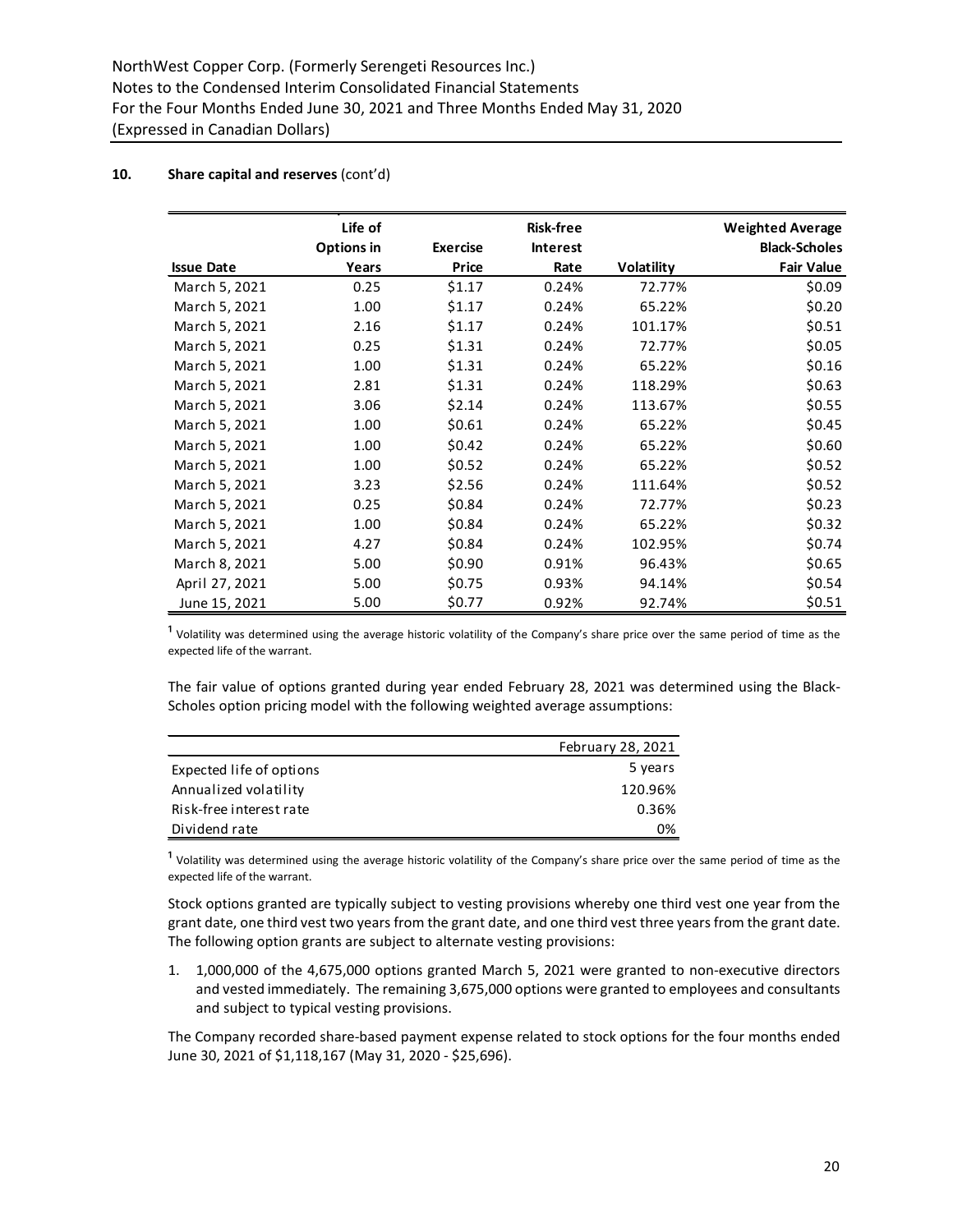# *Deferred Share Units ("DSU")*

The Company has established a deferred share unit plan (the "DSU Plan") whereby the board of directors may, from time to time, grant DSUs to non-employee directors of the Company. The DSUs vest immediately and can be redeemed by the holder during the period commencing immediately following a termination of the holders' position as a director and ending on the 90th day following such termination date.

A summary of DSU activity during the period is as follows:

|                                         | Number of<br><b>DSUs</b> |
|-----------------------------------------|--------------------------|
| Outstanding balance - February 28, 2021 |                          |
| Granted                                 | 1,000,000                |
| Outstanding balance - June 30, 2021     | 1,000,000                |

DSU expense for the four months ended June 30, 2021 was \$900,000 (May 31, 2020 - \$nil).

# *Restricted Share Units ("RSU")*

The Company has established a restricted share unit plan (the "RSU Plan") whereby the board of directors may, from time to time, grant RSUs to employees, consultants or directors of the Company. The board of directors may determine the time during which the RSUs shall vest and the method of vesting, or that no vesting restriction shall exist.

The current combined maximum number of common shares authorized for issue under the RSU and DSU plans is 5,510,964.

A summary of RSU activity during the period is as follows:

|                                         | Number of<br><b>RSUs</b> |
|-----------------------------------------|--------------------------|
| Outstanding balance - February 28, 2021 |                          |
| Granted                                 | 2,175,000                |
| Outstanding balance - June 30, 2021     | 1,000,000                |

RSU expense for the four months ended June 30, 2021 was \$348,897 (May 31, 2020 - \$nil).

# *Reserves*

The share-based payment and warrant reserves comprise share-based payments and warrant payments. When stock options or warrants are exercised, the corresponding amount is transferred to share capital. When stock options and warrants expire, the corresponding amount is transferred to share-based payment reserve.

# *Flow-through premium liability*

For the purposes of calculating any premium related to the issuances of the flow-through shares, the Company compares the market price of its shares to the subscription price of flow-through shares to determine if there was a premium paid on the flow-through shares. As a result, the Company's flow-through liability on issuance of flow-through shares in connection with private placements is as follows: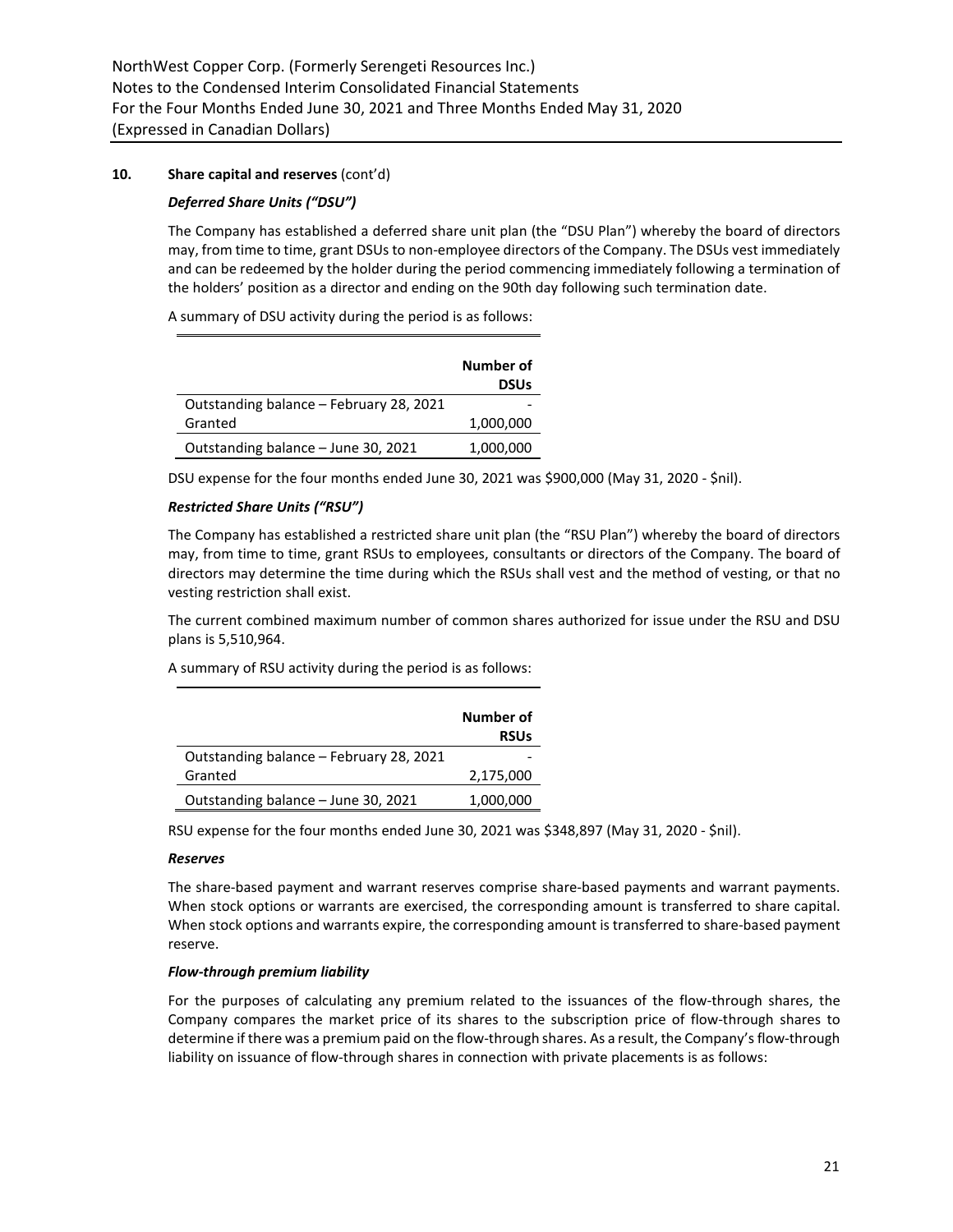|                    | <b>June 30,</b> | February 28, |
|--------------------|-----------------|--------------|
|                    | 2021            | 2021         |
| Balance, beginning | 24.834          | 327,707      |
| Additions          | 2,548,000       |              |
| Reversal           | (448, 156)      | (302, 873)   |
| Balance, ending    | 2,124,678       | 24,834       |

As at June 30, 2021, the Company is committed to incur, on a best efforts basis, approximately \$7,527,443 in connection with its March 31, 2021 flow-through offering (February 28, 2021 - \$148,996). If the Company does not spend these funds in compliance with the Government of Canada flow-through regulations, it may be subject to litigation from various counterparties. The Company intends to fulfill its flow-through commitments within the given time constraints.

# **11. Related party transactions**

#### *Related party balances*

Oxygen Capital Corp ("Oxygen") is a private company owned by two directors of the Company and provides technical and administrative services to the Company at cost, including providing some staffing who are seconded to the Company, office facilities and other administrative functions. As at June 30, 2021, Oxygen holds a refundable security deposit of \$19,500 on behalf of the Company (February 28, 2021 - \$nil).

During the four months ended June 30, 2021, a total of \$159,495 was paid or accrued to Oxygen as a reimbursement of costs incurred by Oxygen on behalf of the Company (May 31, 2020 - \$nil). As at June 30, 2021, the Company has a payable amount to Oxygen of \$43,124 (February 28, 2021 – \$nil). This amount was paid subsequent to June 30, 2021. During the four months ended June 30, 2021 the Company expensed \$45,682 in regards to its head office premises.

# *Key management personnel compensation – paid or accrued*

Key management includes the members of the Board of Directors, the President and Chief Executive Officer, the Chief Financial Officer, the Vice President, Exploration and the Vice President, Sustainability. The aggregate total compensation paid or payable to key management for services directly or via Oxygen is as follows:

|                                            | Four months<br>ended June 30, | Three months<br>ended May 31, |
|--------------------------------------------|-------------------------------|-------------------------------|
|                                            | 2021                          | 2020                          |
| Salaries <sup>1</sup>                      | 480,302                       | 63,510                        |
| Termination payment - D.Moore <sup>2</sup> | 431,654                       |                               |
| Director fees <sup>3</sup>                 | 140,000                       | 19,000                        |
| Non-cash share-based payments              | 2,082,437                     | 18,442                        |
|                                            | 3,134,393                     | 100,952                       |

Amounts recorded for key management personnel are as follows:

 $\frac{1}{1}$  Includes \$160,000 of bonuses relating to completion of the Arrangement

 $^{(2)}$  Excludes amounts included in termination calculation that were accrued at February 28, 2021.

David Moore's total termination payment was \$513,216.

 $^{(3)}$  Includes \$65,000 of bonuses relating to completion of the Arrangement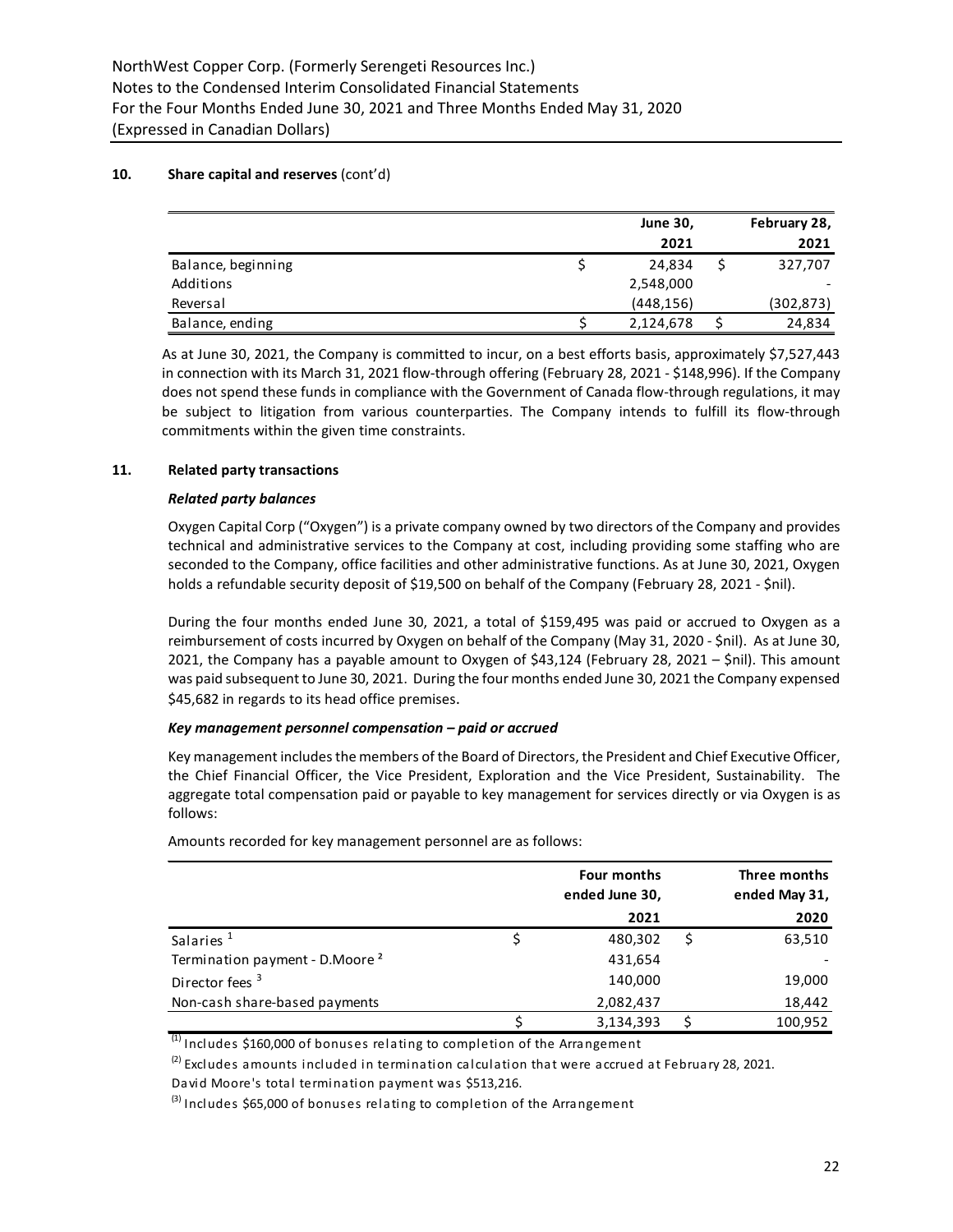# **12. Segmented information**

The Company conducts its business in a single operating segment which is the mineral exploration business in Canada. The Company's exploration and evaluation assets are located in Canada.

#### **13. Financial instruments**

The Company's financial instruments consists of cash, receivables, reclamation deposits, trade payables and short-term loans. The carrying values of cash, receivables, reclamation deposits, trade payables and shortterm loans approximate their fair value because of their relatively short-term nature on the instruments.

#### There are three levels of the fair value hierarchy as follows:

- Level 1: Values based on unadjusted quoted prices in active markets that are accessible at the measurement date for identical assets or liabilities.
- Level 2: Values based on quoted prices in markets that are not active or model inputs that are observable either directly or indirectly for substantially the full term of the asset or liability.
- Level 3: Values based on prices or valuation techniques that require inputs that are both unobservable and significant to the overall fair value measurement.

All financial instruments other than cash and cash equivalents are measured using level 2 inputs. The Company is exposed in varying degrees to a variety of financial instrument related risks. The Board of Directors approves and monitors the risk management processes, inclusive of documented investment policies, counterparty limits, and controlling and reporting structures. The type of risk exposure and the way in which such exposure is managed is summarized as follows:

# *Credit risk*

Credit risk is the risk that one party to a financial instrument will fail to discharge an obligation and cause the other party to incur a financial loss. The Company's primary exposure to credit risk is on its cash and cash equivalents held in bank accounts. The majority of cash is deposited in bank accounts at a major bank in Canada. As most of the Company's cash and cash equivalents are held by one bank there is a concentration of credit risk. This risk is managed by using major banks that are high credit quality financial institutions as determined by rating agencies. Credit risk is assessed as low.

#### *Liquidity risk*

Liquidity risk is the risk that the Company will not be able to meet its financial obligations as they fall due. The Company has a planning and budgeting process in place to help determine the funds required to support the Company's normal operating requirements on an ongoing basis. The Company aims to have sufficient funds to meet its short-term business requirements, taking into account its anticipated cash flows from its ability to raise equity capital or borrowings sufficient funds and its holdings of cash and cash equivalents. Liquidity risk is assessed as high.

#### *Interest rate risk*

Interest rate risk is the risk that the fair value of future cash flows of a financial instrument will fluctuate because of changes in market interest rates. The Company is not exposed to significant interest rate risk.

#### *Capital Management*

The Company's policy is, if permitted by market conditions, to maintain a strong capital base so as to support investor and creditor confidence and support future development of the business. The capital structure of the Company consists of equity, comprising share capital and reserves net of accumulated deficit. There were no changes in the Company's approach to capital management during the period. The Company is not subject to any externally imposed capital requirements.